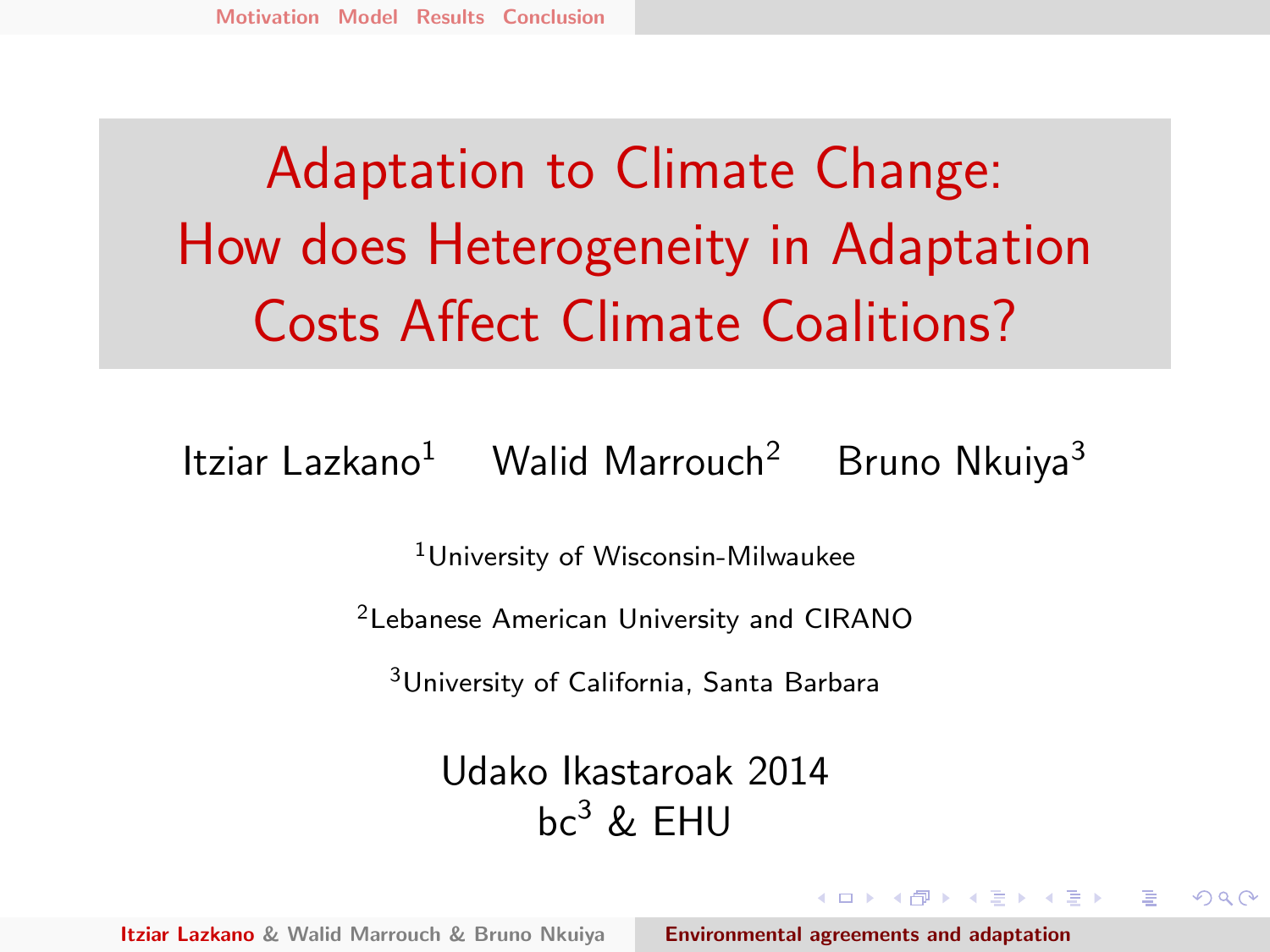#### <span id="page-1-0"></span>International environmental agreements

■ Self-enforcement is a key characteristic for successful agreements to reduce emissions

メタトメ ミトメ ミト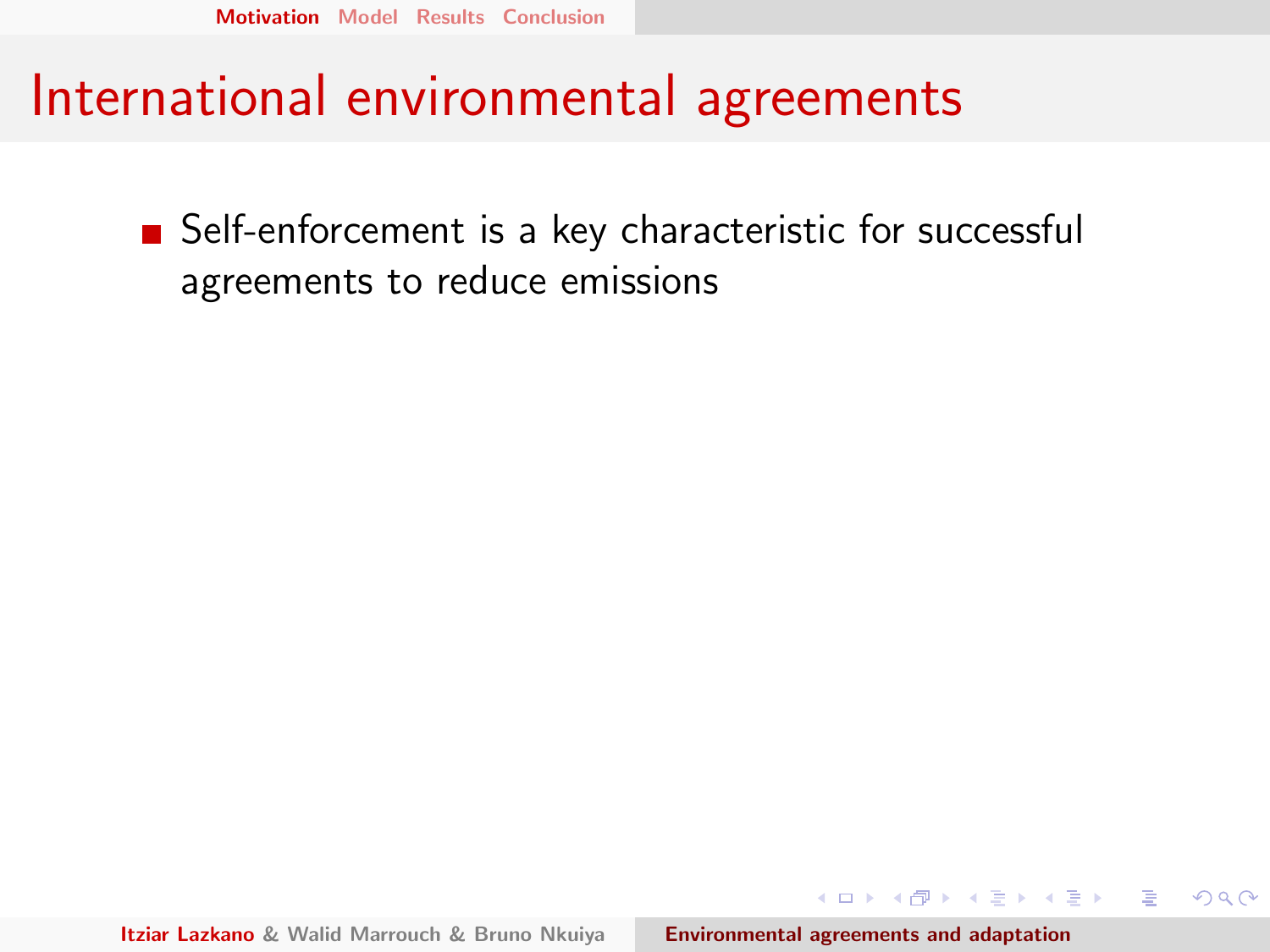#### International environmental agreements

- Self-enforcement is a key characteristic for successful agreements to reduce emissions
- $\blacksquare$  Each country decides:
	- Whether to join an agreement
	- How much to emit

メラト メミト メミト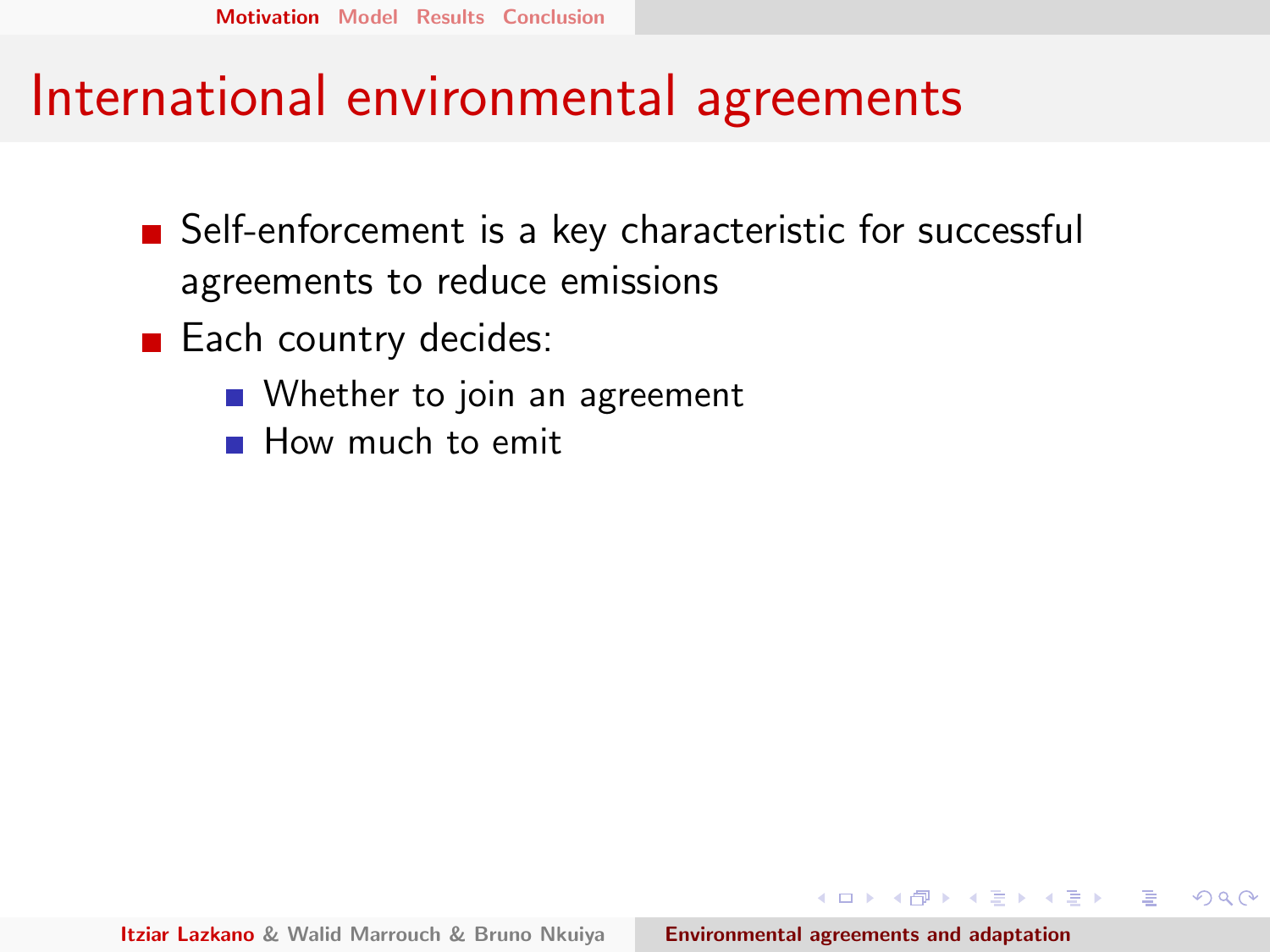#### International environmental agreements

- Self-enforcement is a key characteristic for successful agreements to reduce emissions
- $\blacksquare$  Each country decides:
	- Whether to join an agreement
	- How much to emit
- Examples: United Nations Framework Convention on Climate Change (since 1992)
	- 196 parties meet annually
	- Treaties: Kyoto Protocol (adopted in 1997, in force since 2005), Cancún agreements 2010

メタトメ ミトメ ミト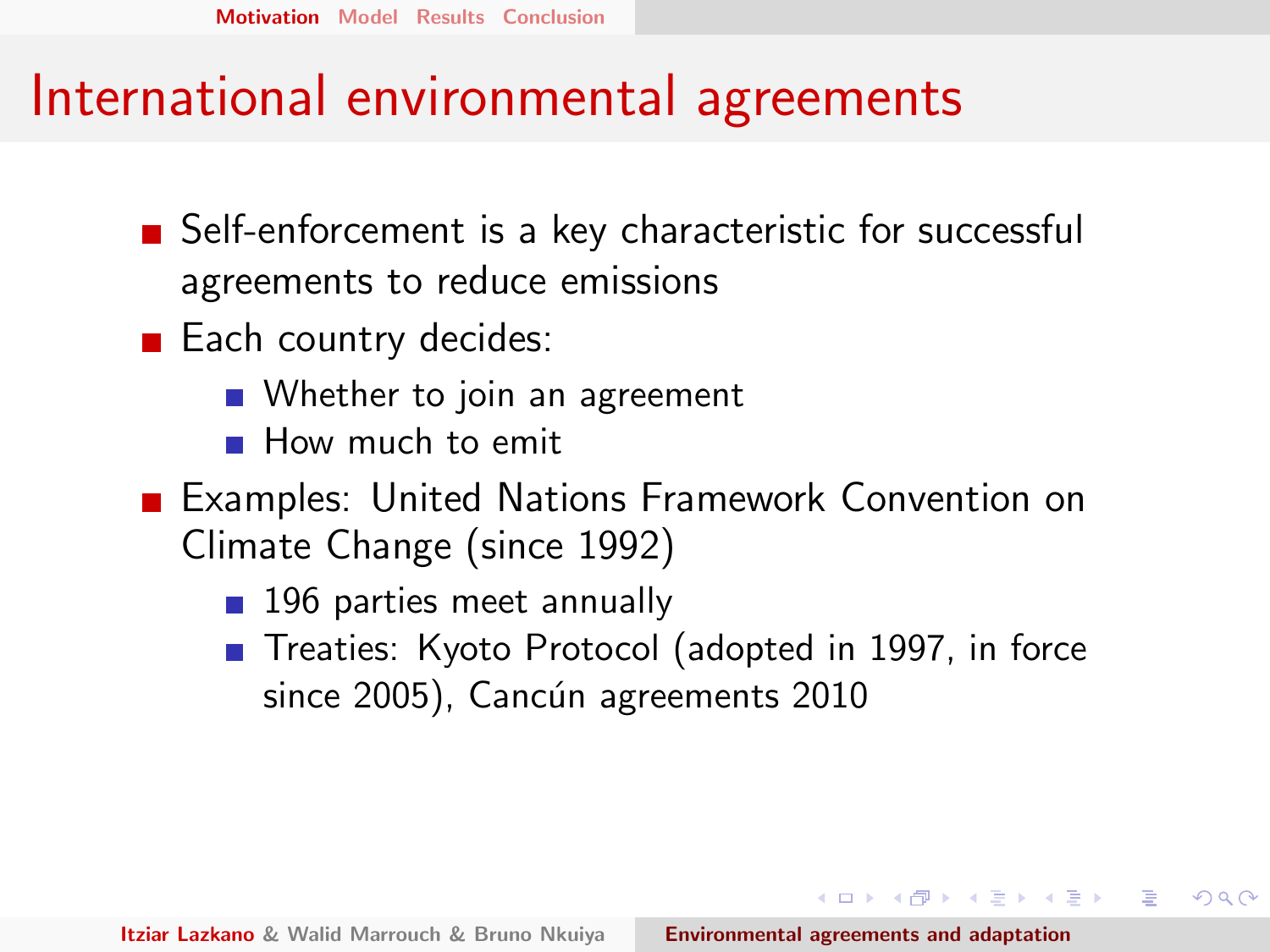## To date, discouraging results

- Not surprising for economists
- Structure of agreements:
	- **EXT** Limiting global warming is crucial for all countries
	- Yet, weak individual country incentives to reduce emissions
	- No global institution to enforce cooperation, leading to lack of policy instruments
- $\blacksquare$  Results of IEA literature are pessimistic:
	- $\blacksquare$  If successful, few countries join
	- $\blacksquare$  If many countries join, unambitious emission reduction

 $\mathcal{A} \left( \overline{m} \right) \times \mathcal{A} \left( \overline{m} \right) \times \mathcal{A} \left( \overline{m} \right) \times$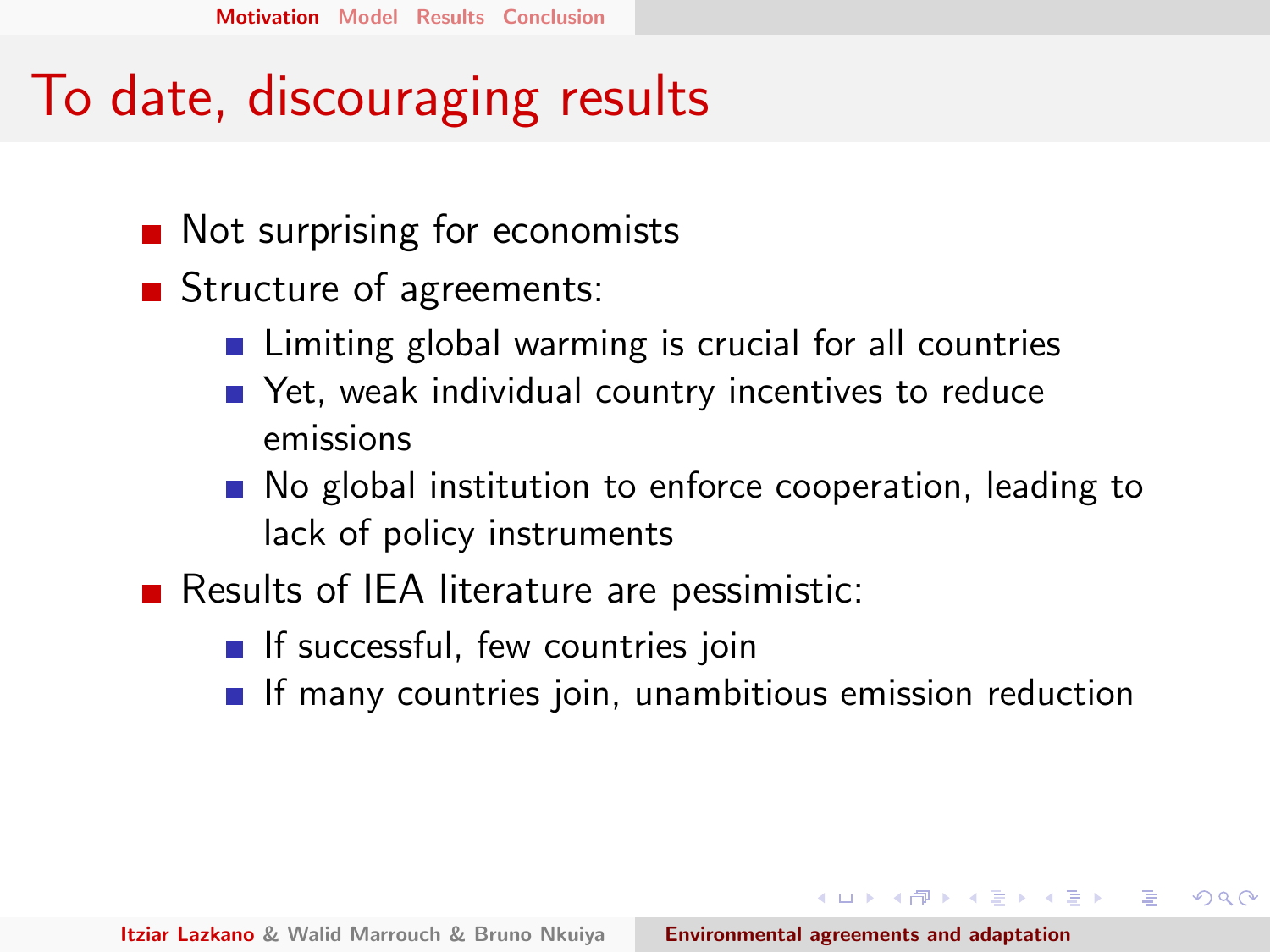## To date, discouraging results

- Not surprising for economists
- Structure of agreements:
	- **EXT** Limiting global warming is crucial for all countries
	- Yet, weak individual country incentives to reduce emissions
	- No global institution to enforce cooperation, leading to lack of policy instruments
- $\blacksquare$  Results of IEA literature are pessimistic:
	- $\blacksquare$  If successful, few countries join
	- $\blacksquare$  If many countries join, unambitious emission reduction

イロト イ押ト イチト イチト

へのへ

In this paper, how does adaptation affect country incentives to join IEAs?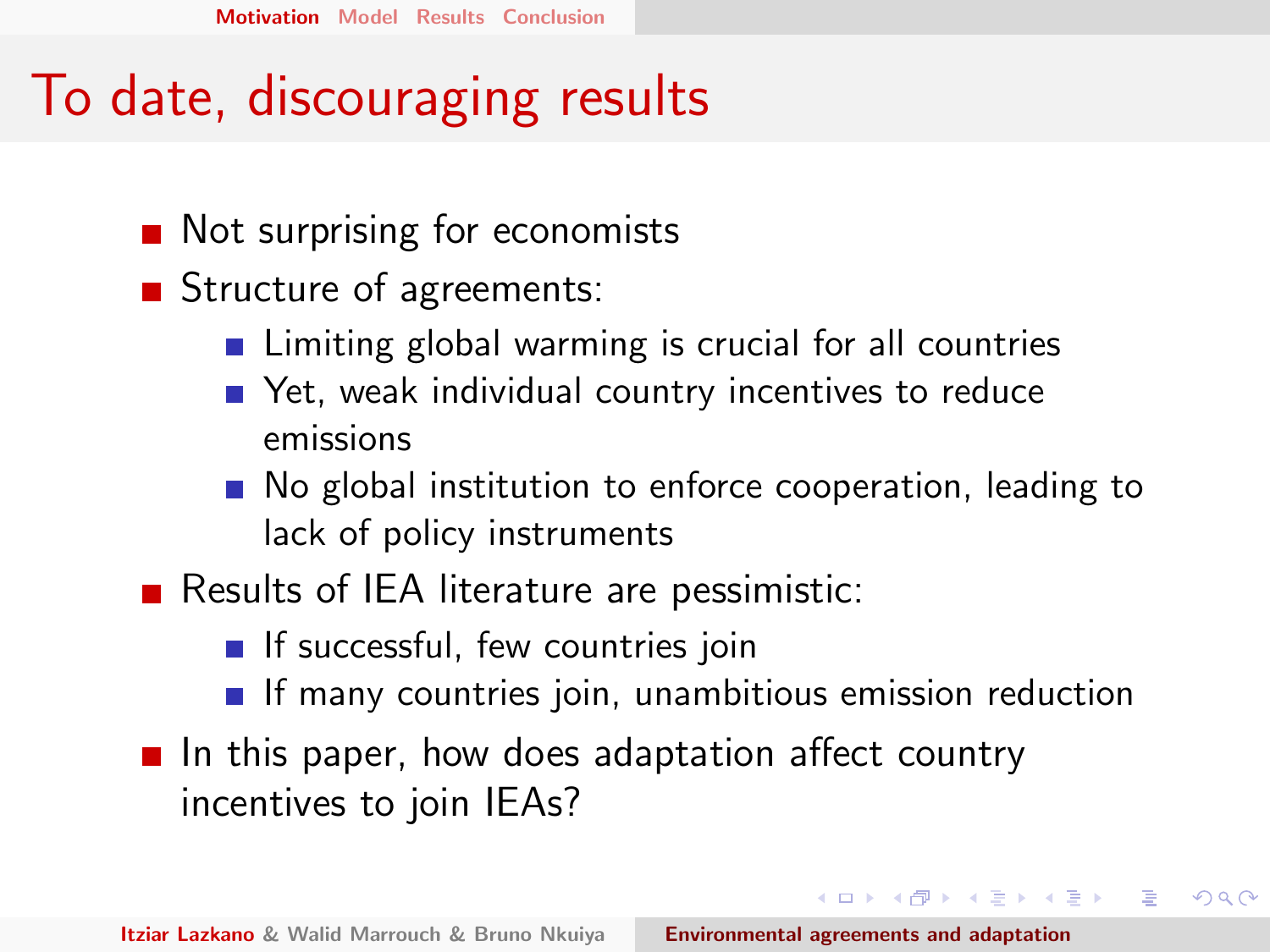## What is adaptation?

- Adaptation is any activity with a potential to reduce the damages from climate change
- **■** Examples:
	- Construction of dams, levees or dikes
	- Change crop types used in agriculture
	- $\blacksquare$  Improve storm predictions and their warnings

マーター マーティング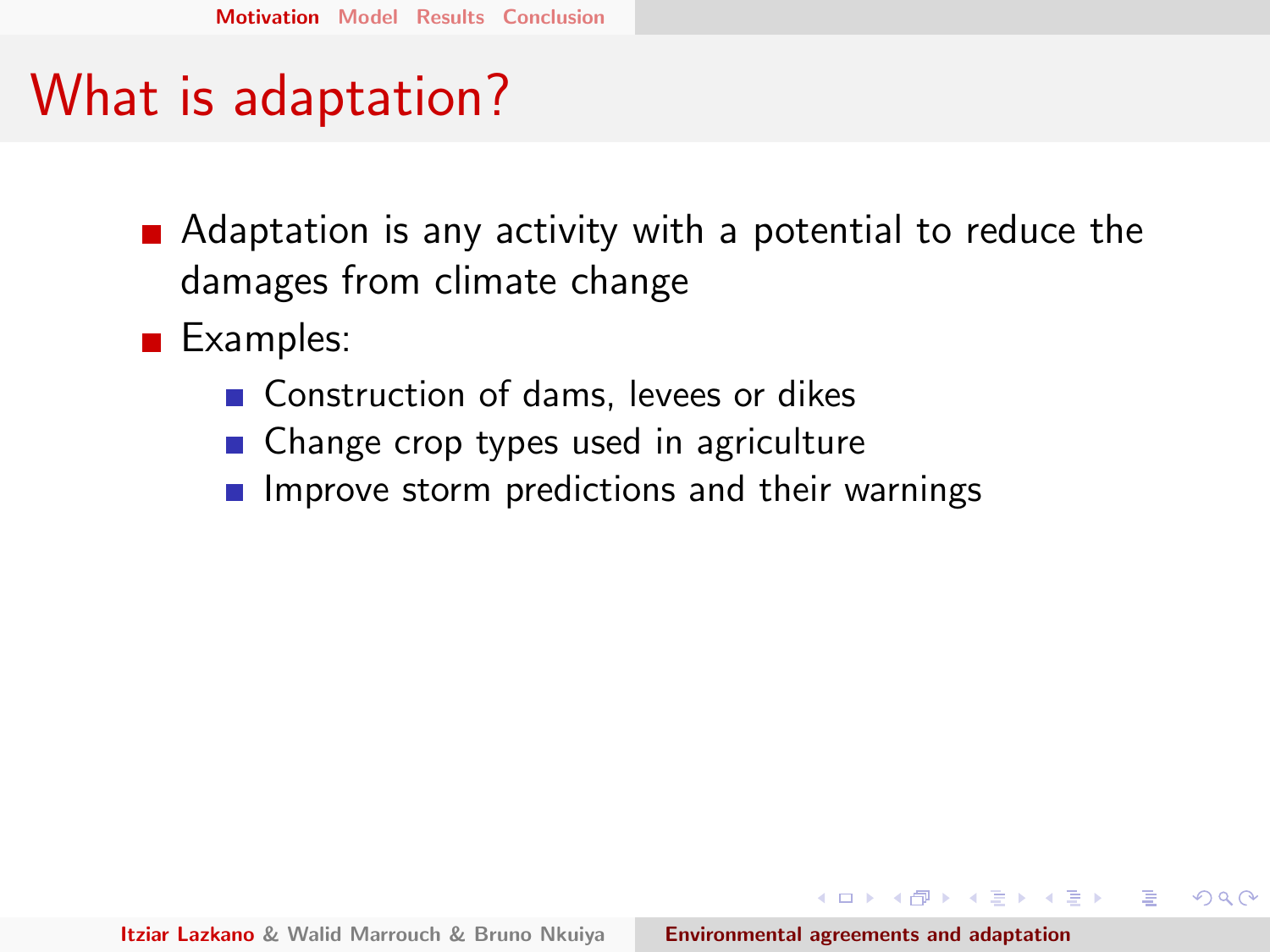### Why adaptation matters for climate coalitions

- $\blacksquare$  Two main available options to tackle climate change: emissions abatement & adaptation
- There are strategic interactions between emissions and adaptation
- $\blacksquare$  Public vs private nature
	- **Emissions: private decision**  $\rightarrow$  **public bad**  $\rightarrow$  **incentives** to free ride
	- Adaptation: private decision  $\rightarrow$  private benefits

Yet, environmental agreements often ignore adaptation strategies

 $(0,1)$   $(0,1)$   $(0,1)$   $(1,1)$   $(1,1)$   $(1,1)$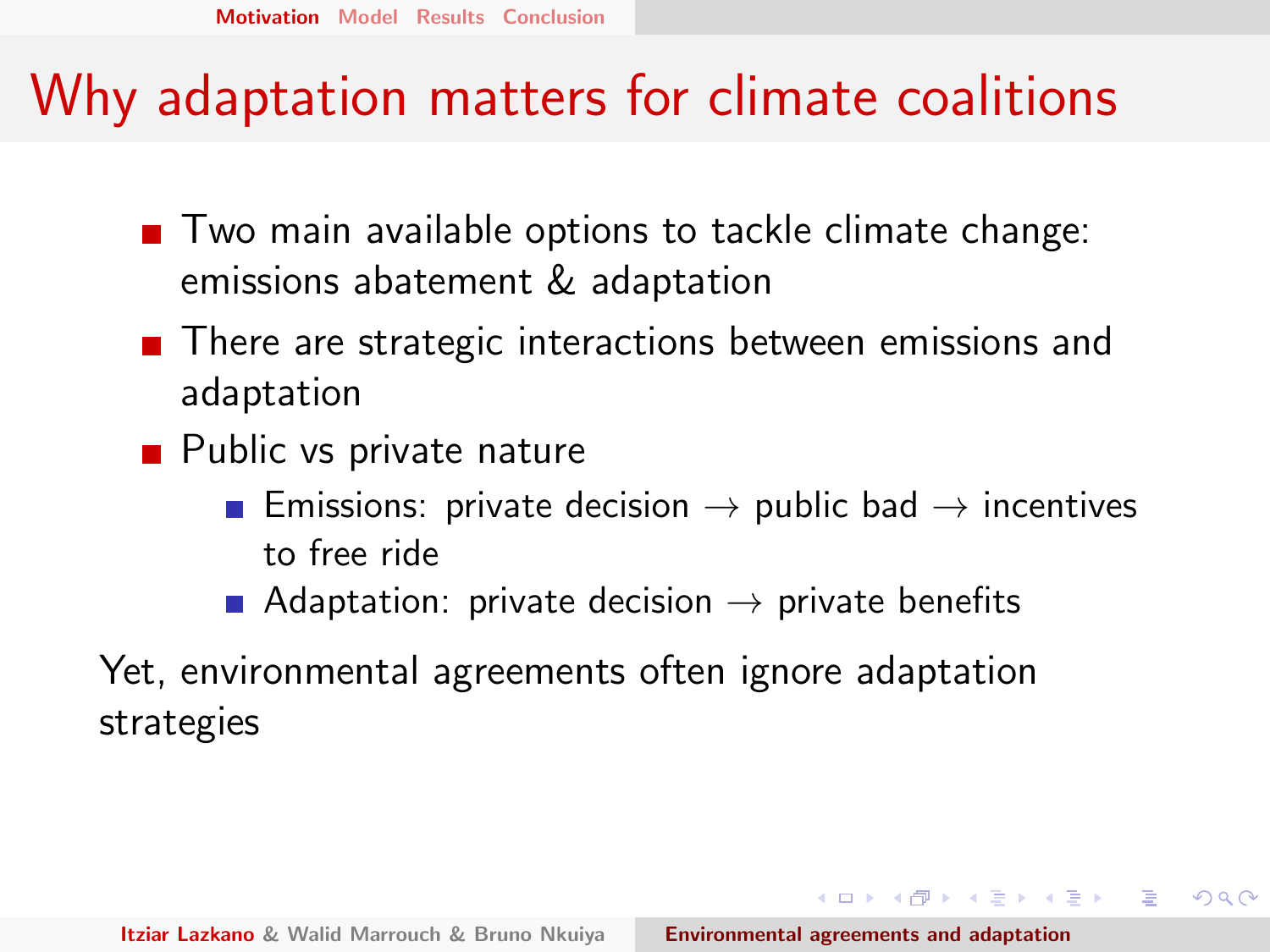#### Empirical evidence on adaptation

■ Cost of adaptation to climate change

- World Bank: the cost of adapting to a  $2^{\circ}$ C warmer world by 2050 is in the range of \$70 billion to \$100 billion each year between 2010 and 2050
- **■** Differences among countries
	- The cost of adaptation differs across countries
	- **E** Large differences between developed and developing countries
	- UN policy: Cancún Adaptation Fund

 $(0,1)$   $(0,1)$   $(0,1)$   $(1,1)$   $(1,1)$   $(1,1)$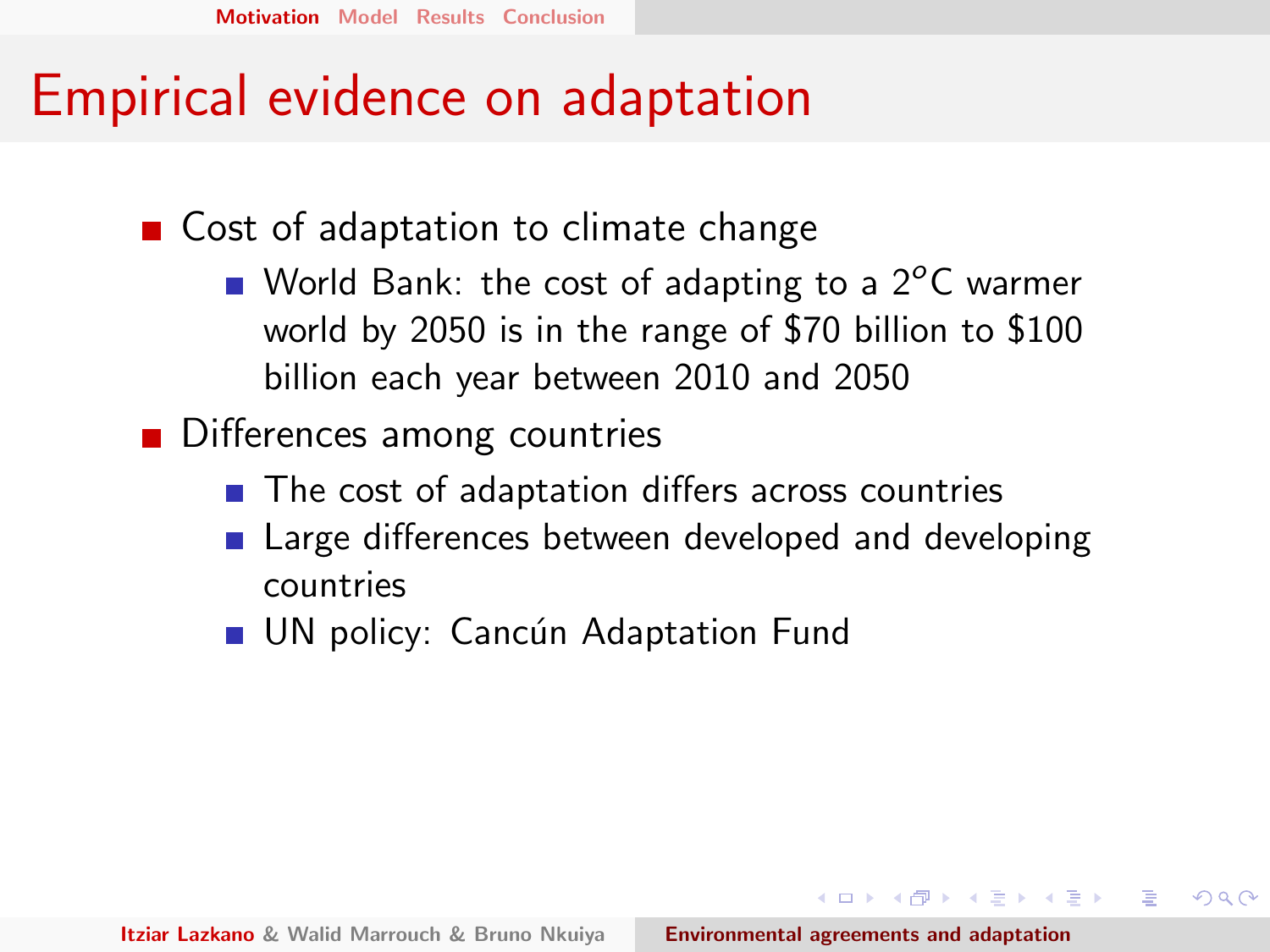### Research Question

 $\blacksquare$  How does adaptation affect the incentives to join environmental agreements?

イロメ イ部メ イヨメ イヨメー

 $\equiv$ 

 $298$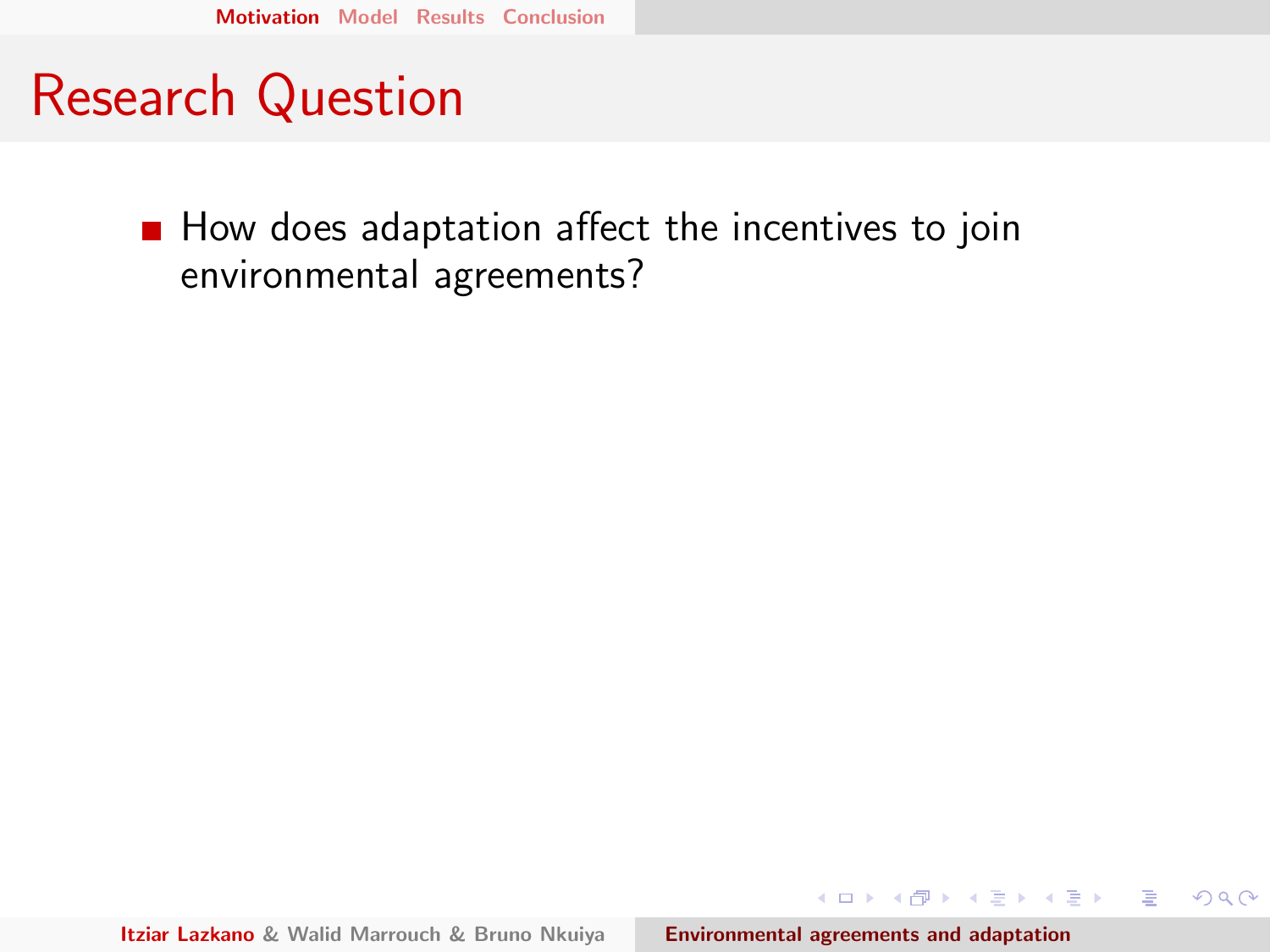#### Research Question

- $\blacksquare$  How does adaptation affect the incentives to join environmental agreements?
	- **1** How do cross-country differences in adaptation costs affect emissions?
	- 2 How do cross-country differences in adaptation costs change the incentives to join IEAs?
	- **3** How do emission leakages, combined with adaptation, influence the incentives to join IEAs?

 $(0,1)$   $(0,1)$   $(0,1)$   $(1,1)$   $(1,1)$   $(1,1)$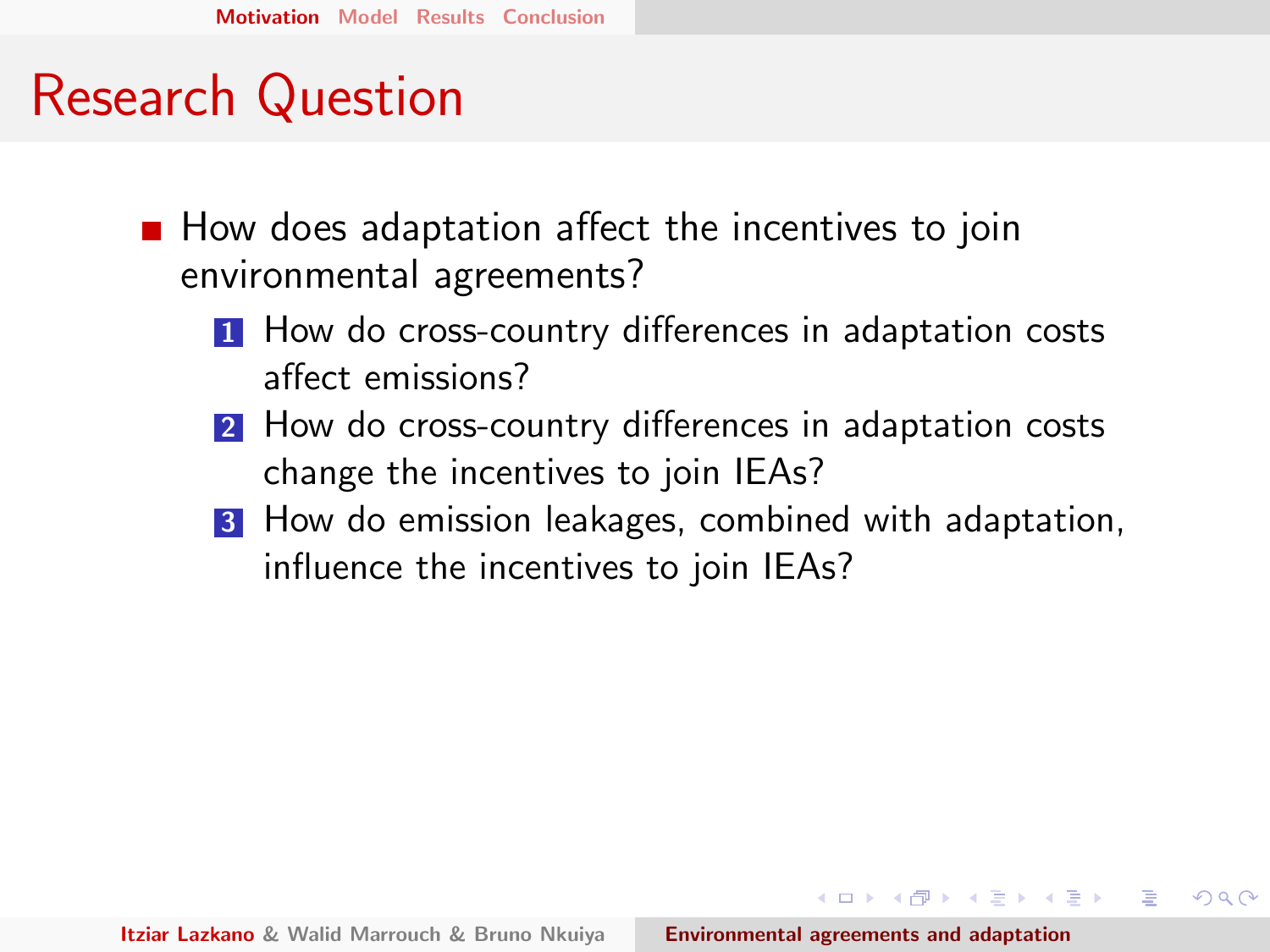### Previous work and our contribution

#### Relates to:

**1** International environmental agreements (e.g., Barrett 1994, 1997, 2001; Kolstad 2007; McGinty 2007)

- Adaptation and IEA (Marrouch and Chaudhuri 2013; Benchekroun et al 2013)
- **2** Relationship between adaptation and emissions abatement (e.g., Ebert and Welsch 2012; Zehai 2009)

#### Our contribution:

- Account for adaptation strategies when deciding whether to join an environmental agreement to restrict emissions
- $\blacksquare$  Key: adaptation cost differs among countries, the role of carbon leakage

 $(0,1)$   $(0,1)$   $(0,1)$   $(1,1)$   $(1,1)$   $(1,1)$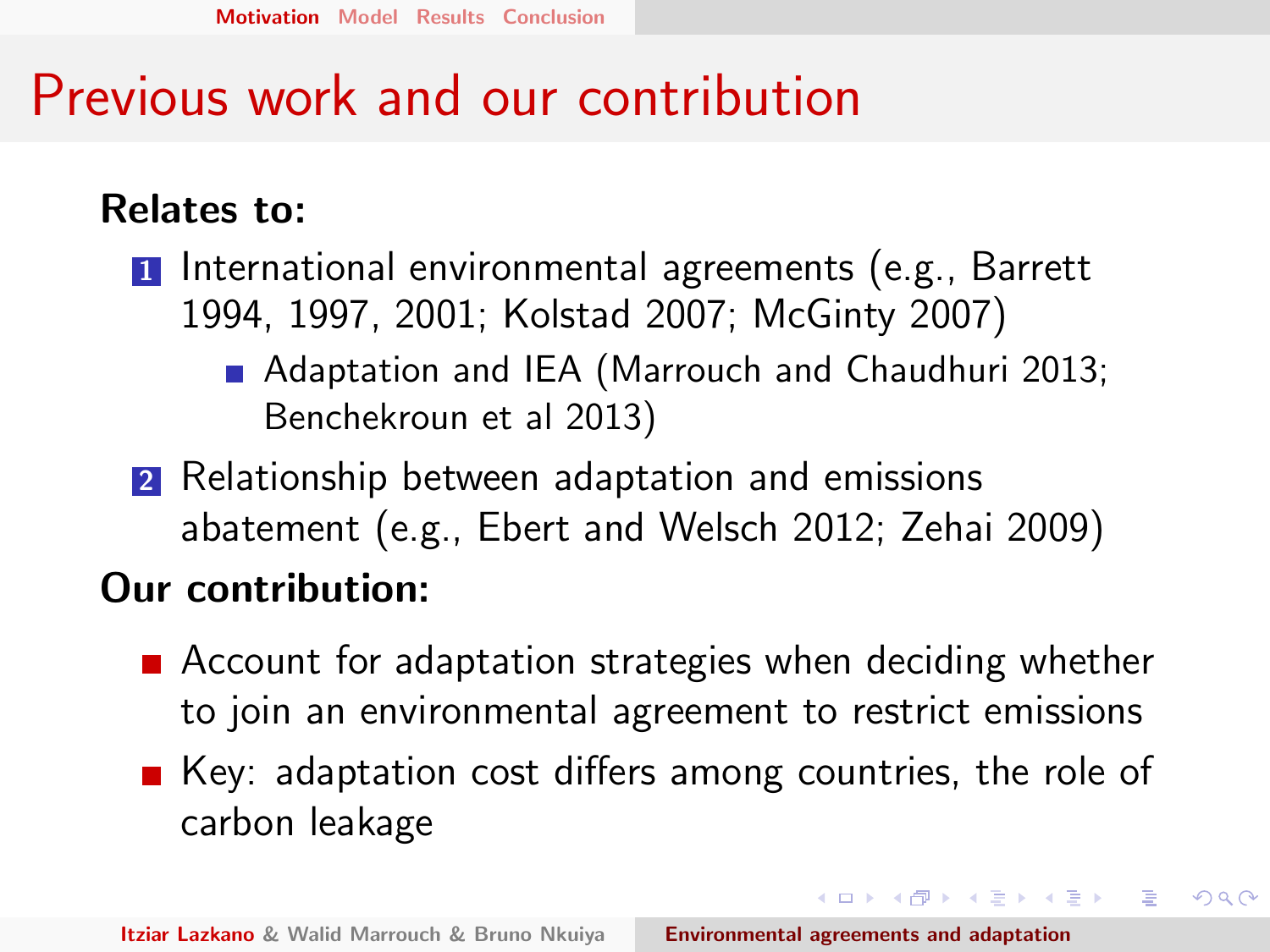## <span id="page-12-0"></span>Model assumptions

- **1** Multiple countries
- **2** Each country simultaneously chooses emissions and adaptation strategies to maximize social welfare (payoffs)
	- **Emissions:** 
		- **Private benefit because by-product of production**
		- **Public bad: global pollution generates damages**

#### **Adaptation:**

**Private benefits and costs** 

マーティ ミューエム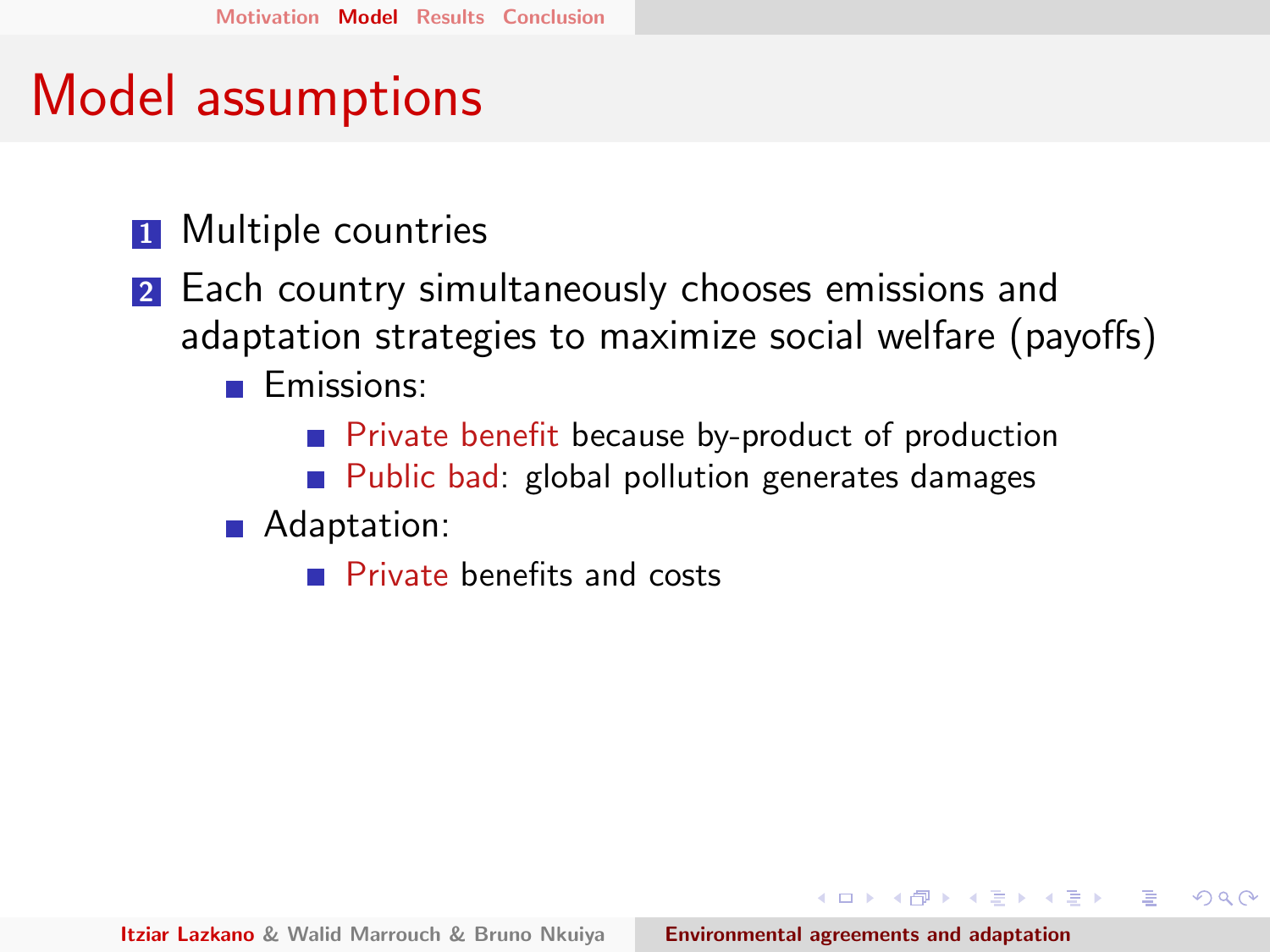## Model assumptions

- **1** There are multiple countries
- **2** Each country simultaneously chooses emissions and adaptation strategies to maximize social welfare (payoffs)
- **3** Three key features
	- **1** Public vs private nature of emissions and adaptation

|                      | Benefit Cost/Damages |
|----------------------|----------------------|
| Pollution   Private  | Public               |
| Adaptation   Private | Private              |

- 2 Consider the role of carbon leakage
	- Carbon leakage: a country increases their emissions when another country reduces their emissions

イロメ イ押 トラ ミトラ ミント

へのへ

**3** Adaptation cost differs among countries. Two types: high and low adaptation cost countries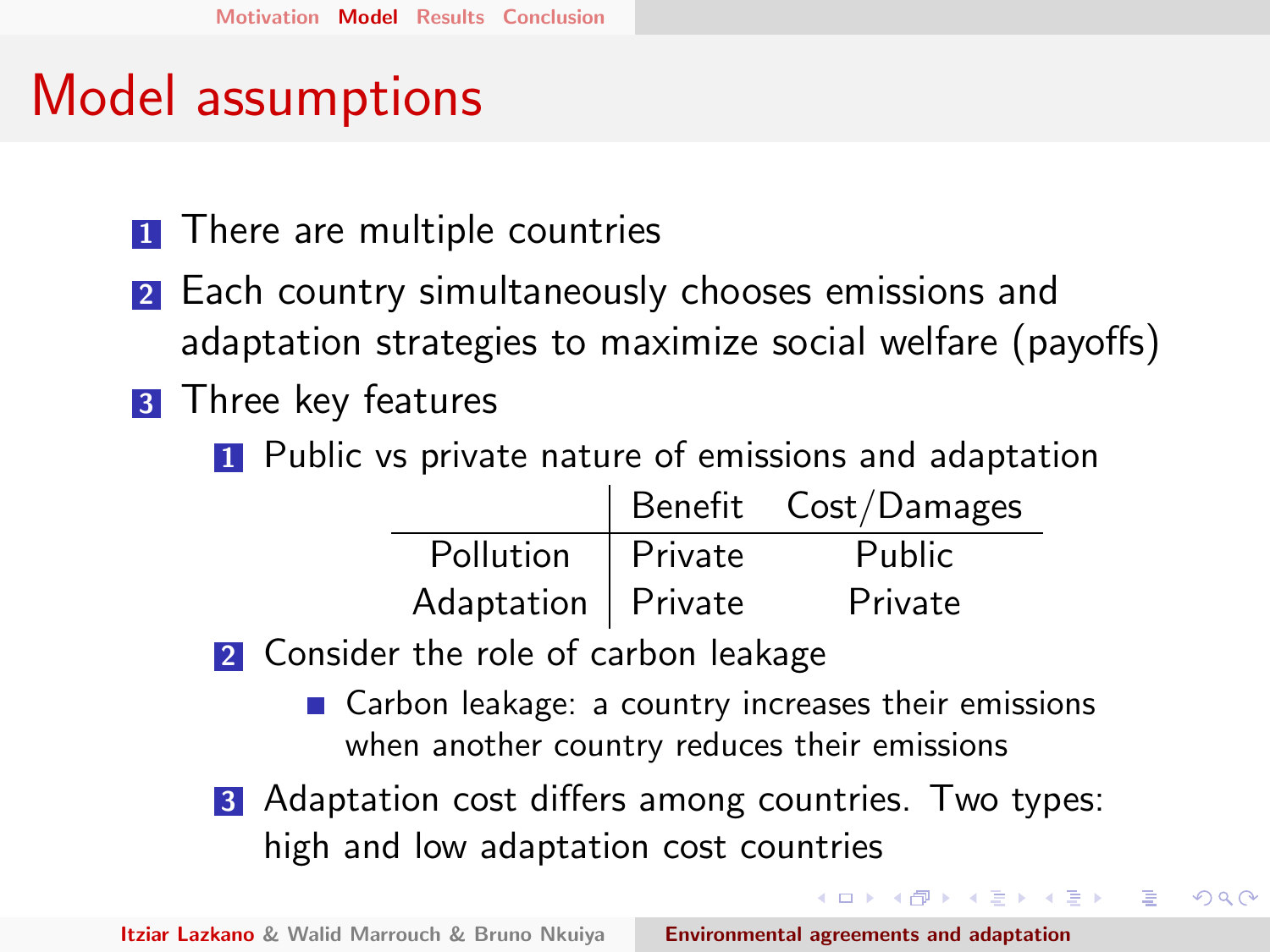Social Welfare = Benefits - Damages - Costs

Benefits: 
$$
B(e_i) = \frac{e_i}{\alpha} \left( \alpha - \beta \frac{e_i}{2} \right)
$$

$$
\text{Damages:} \qquad D(E, a_i) \equiv \left(\omega - a_i\right) E^{\eta}/\eta
$$

Costs: 
$$
C(a_i) \equiv \frac{c^j}{2} \left( \frac{a_i}{a_i} \right)^2
$$

 $\mathcal{A} \subseteq \mathcal{A} \rightarrow \mathcal{A} \oplus \mathcal{B} \rightarrow \mathcal{A} \oplus \mathcal{B} \rightarrow \mathcal{A} \oplus \mathcal{B} \rightarrow \mathcal{A}$ 

 $\equiv$ 

 $QQ$ 

Itziar Lazkano & Walid Marrouch & Bruno Nkuiya **[Environmental agreements and adaptation](#page-0-0)**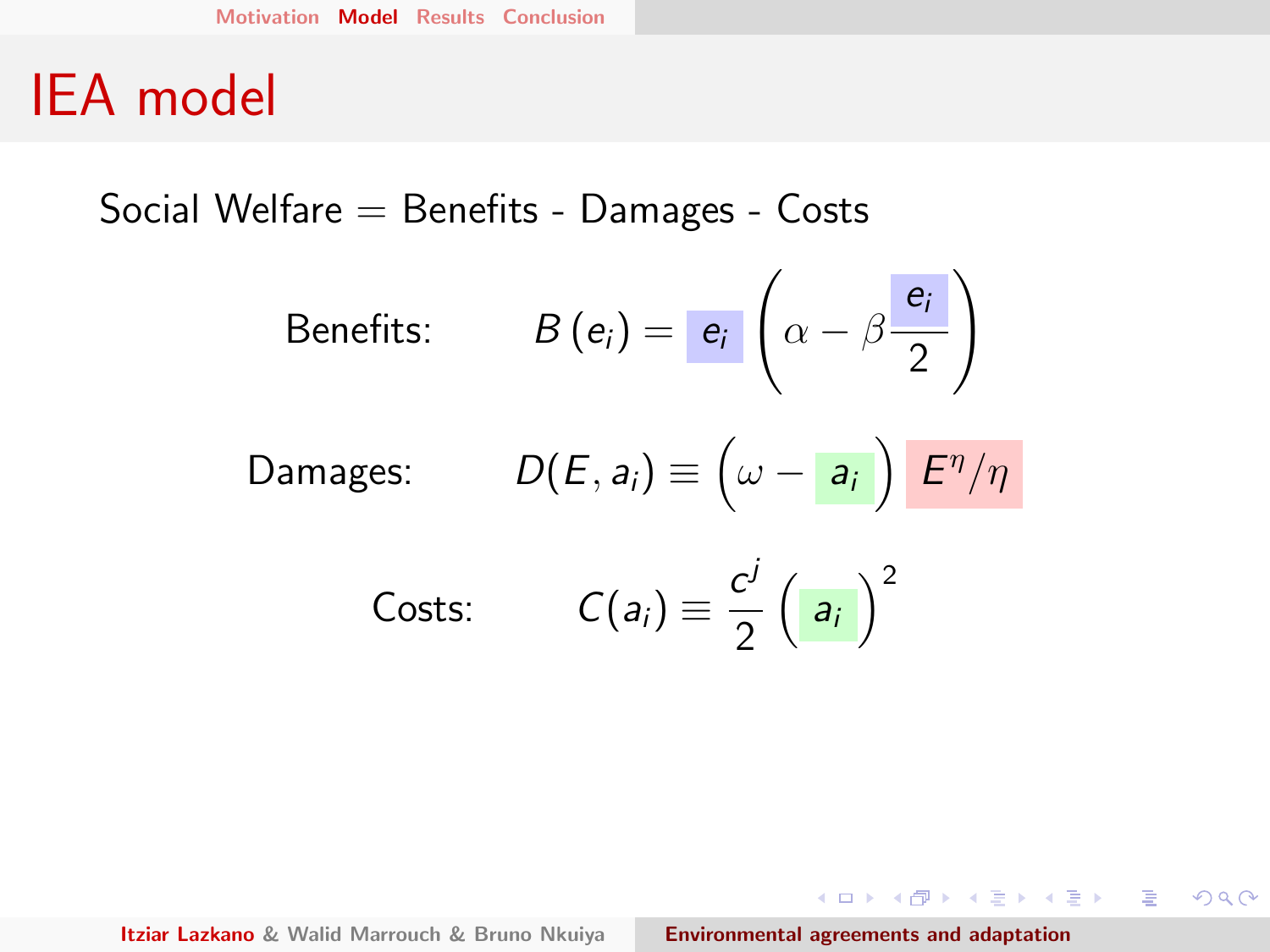Social Welfare  $=$  Benefits - Damages - Costs



**ALC: N** 

へのへ

 $4.17 \times$ 

 $\mathcal{A} \cap \mathcal{B} \longrightarrow \mathcal{A} \subset \mathcal{B} \longrightarrow$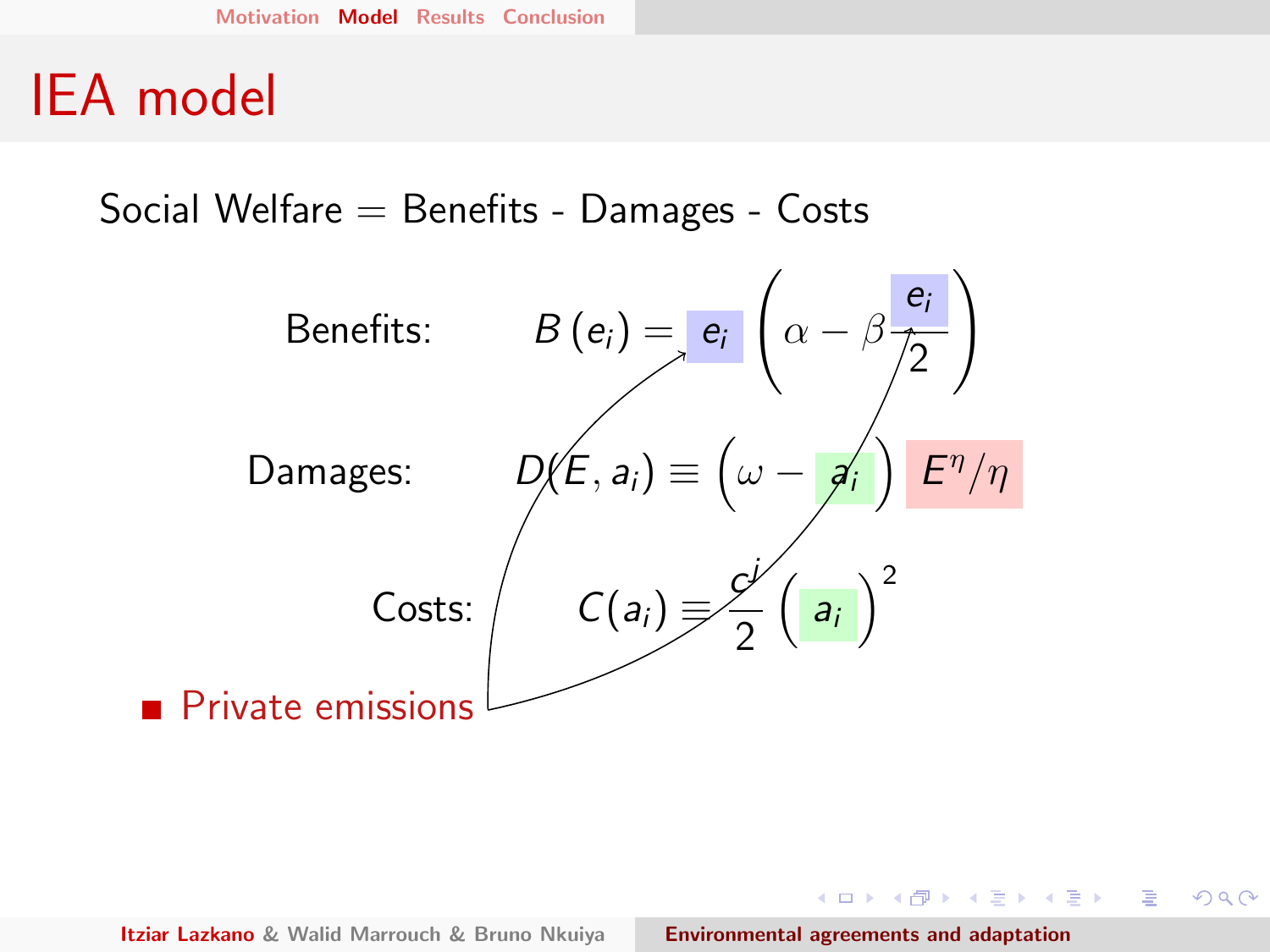Social Welfare  $=$  Benefits - Damages - Costs

Benefits: 
$$
B(e_i) = e_i \left( \alpha - \beta \frac{e_i}{2} \right)
$$

Damages:

\n
$$
D(E, a_i) \equiv \left(\omega - a_i\right) \frac{E^{\eta}/\eta}{E^{\eta}/\eta}
$$
\nCosts:

\n
$$
C(a_i) \equiv \frac{c^j}{2} \left(a_i\right)^2
$$

**Private emissions Public bad: global emissions & carbon leakage** 

**Itziar Lazkano & Walid Marrouch & Bruno Nkuiya [Environmental agreements and adaptation](#page-0-0)** 

イロメ イ母メ イヨメ イヨメー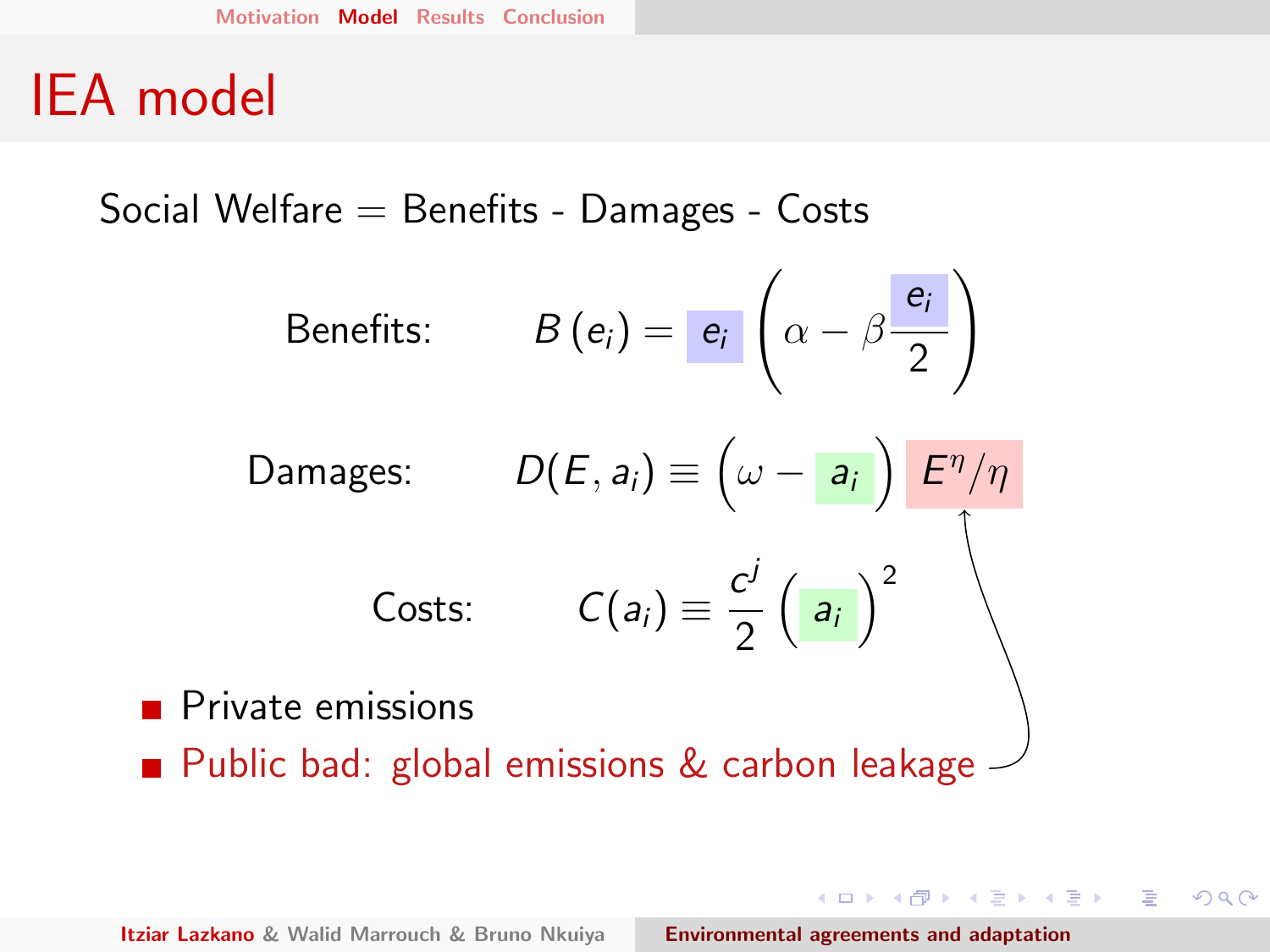Social Welfare  $=$  Benefits - Damages - Costs

Benefits:

\n
$$
B(e_i) = \frac{e_i}{e_i} \left( \alpha - \beta \frac{e_i}{2} \right)
$$
\nDamages:

\n
$$
D(E, a_i) \equiv \left( \omega - \frac{a_i}{2} \right) \frac{E^{\eta} / \eta}{E^{\eta} / \eta}
$$
\nCosts:

\n
$$
C(a_i) \equiv \frac{c^j}{2} \left( \frac{a_i}{2} \right)^2
$$
\nPrivate emissions

\nPublic bad: global emissions & carbon leakage

 $\blacksquare$  Private adaptation

**Itziar Lazkano & Walid Marrouch & Bruno Nkuiya [Environmental agreements and adaptation](#page-0-0)** 

イロト イ団 トイ ミト イヨト

 $2Q$ 

扂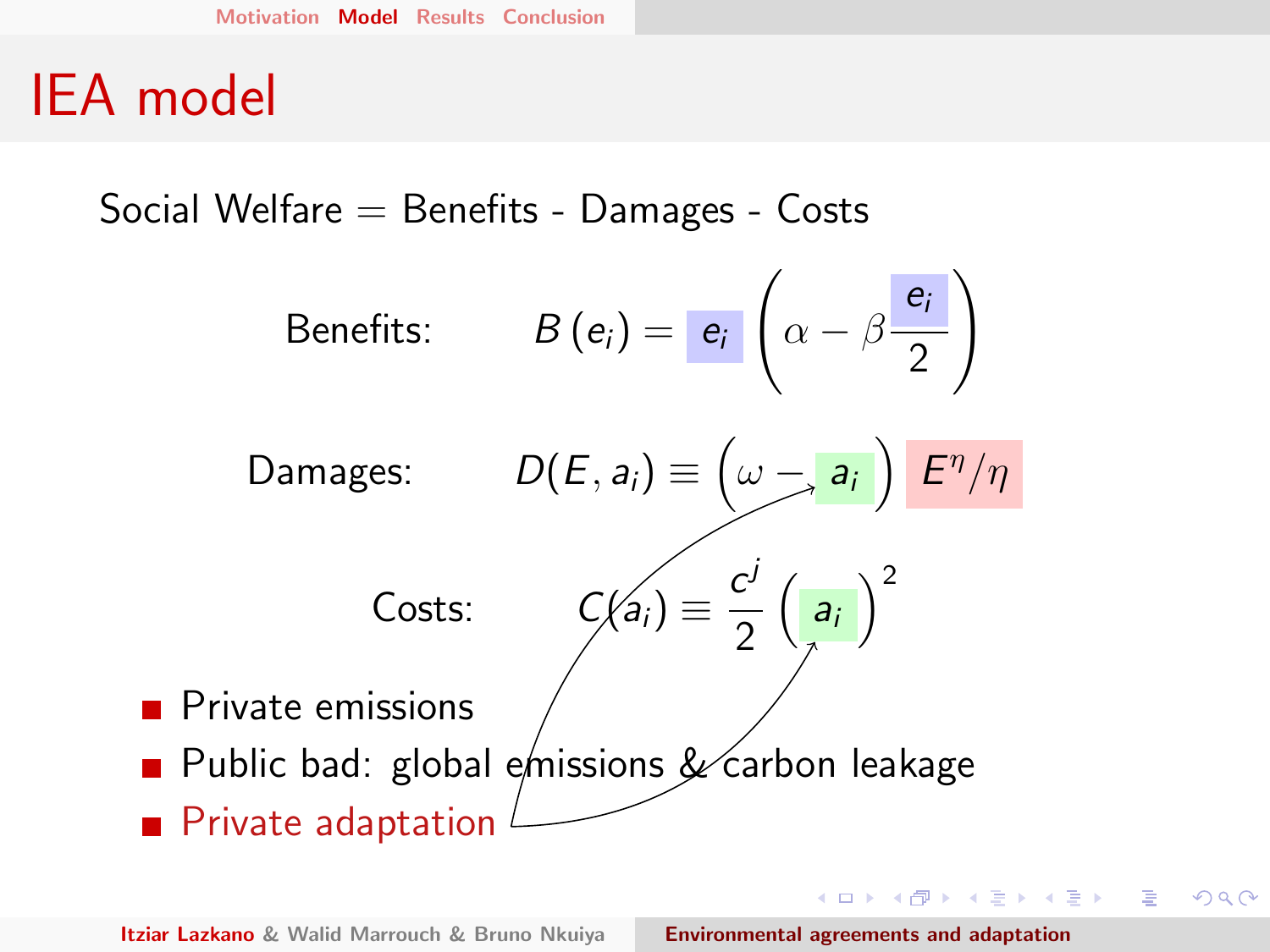### New features of our model

- **1** Adaptation: can reduce damages and increase costs
- **2** Carbon leakage
	- **1** No carbon leakage when  $n = 1$
	- 2 Carbon leakage when  $\eta > 1$
- **3** Cost heterogeneity in adaptation
	- $\blacksquare$  High cost
	- Low cost

**Itziar Lazkano & Walid Marrouch & Bruno Nkuiya [Environmental agreements and adaptation](#page-0-0)** 

マーター マーティング

へのへ

**ALCOHOL:**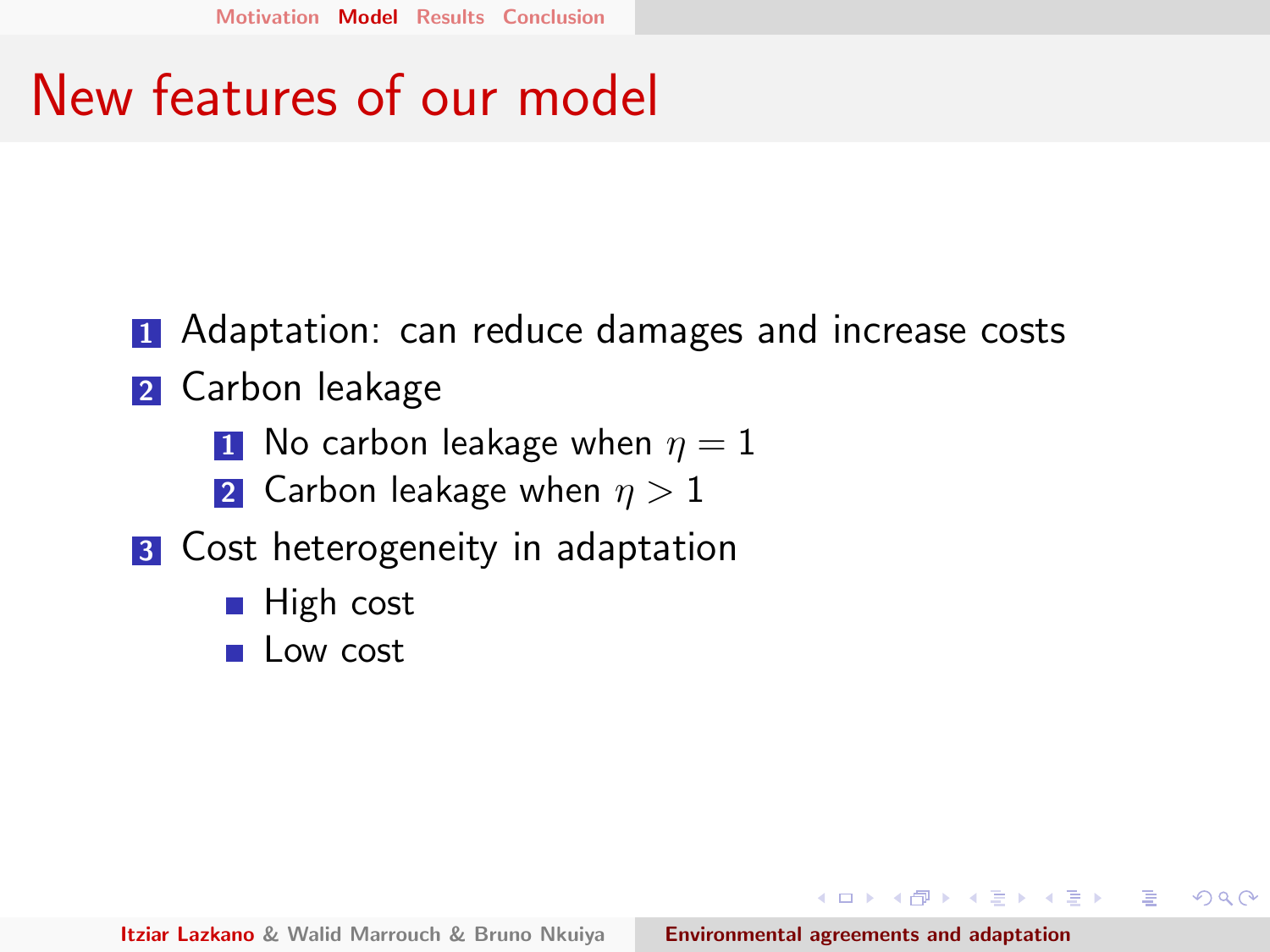### How do we solve?

Each country maximizes the social welfare simultaneously choosing adaptation and emissions

- **1** For each country
	- $\blacksquare$  Individual emissions, e
	- Adaptation, a
- $\blacksquare$  Global: total emissions,  $E$
- **3** Coalition:
	- **Polar cases: everybody joins, nobody joins**
	- Coalition formation: how many countries choose to join a coalition

イロメ イタメ イチメ イチメー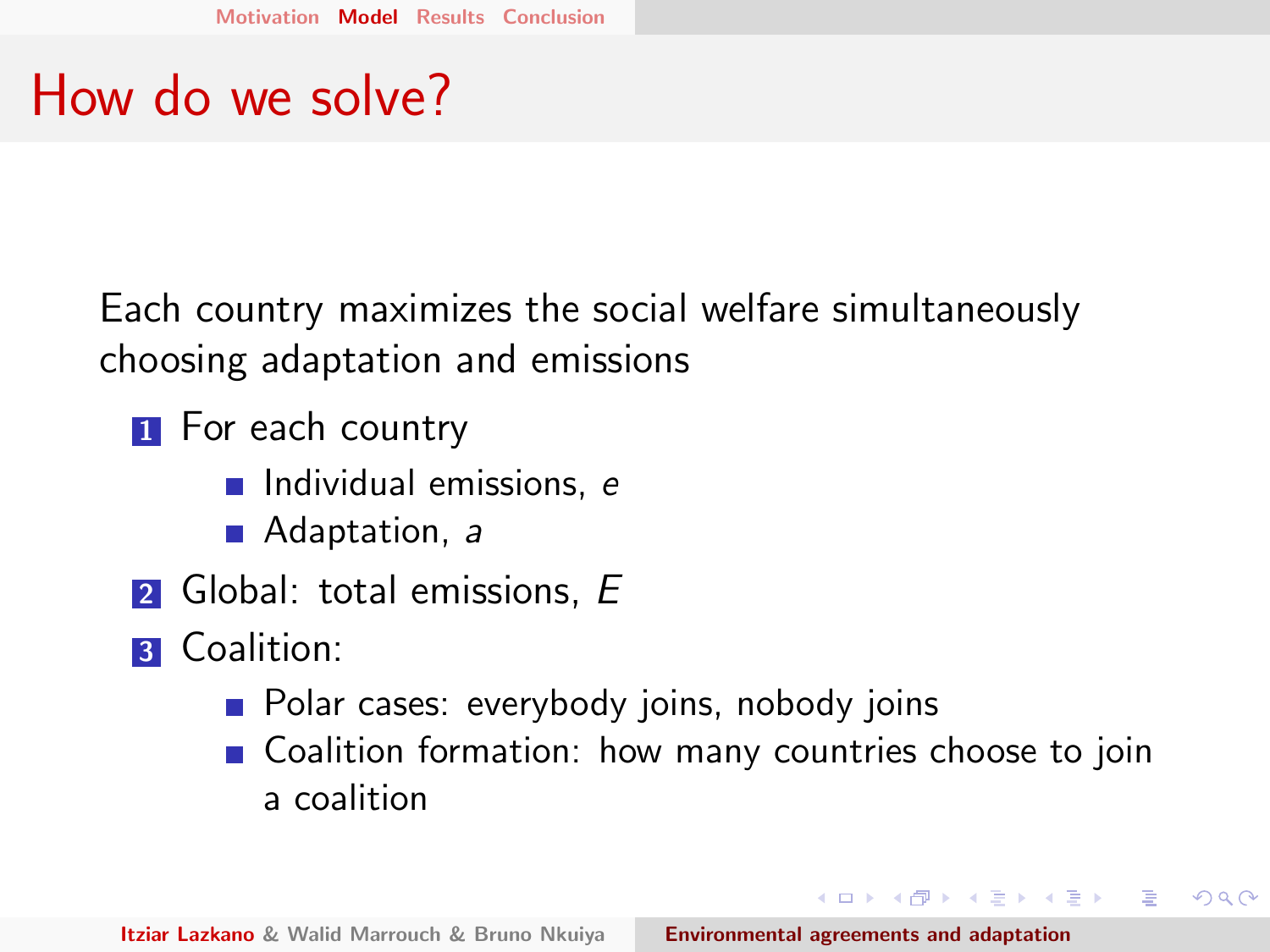#### <span id="page-20-0"></span>Polar cases

How does adaptation affect global emissions and adaptation?

- **1** No country joins a coalition: each country maximizes their payoff given others' strategies
- 2 All countries join a coalition: maximize joint payoff

 $(0,1)$   $(0,1)$   $(0,1)$   $(1,1)$   $(1,1)$   $(1,1)$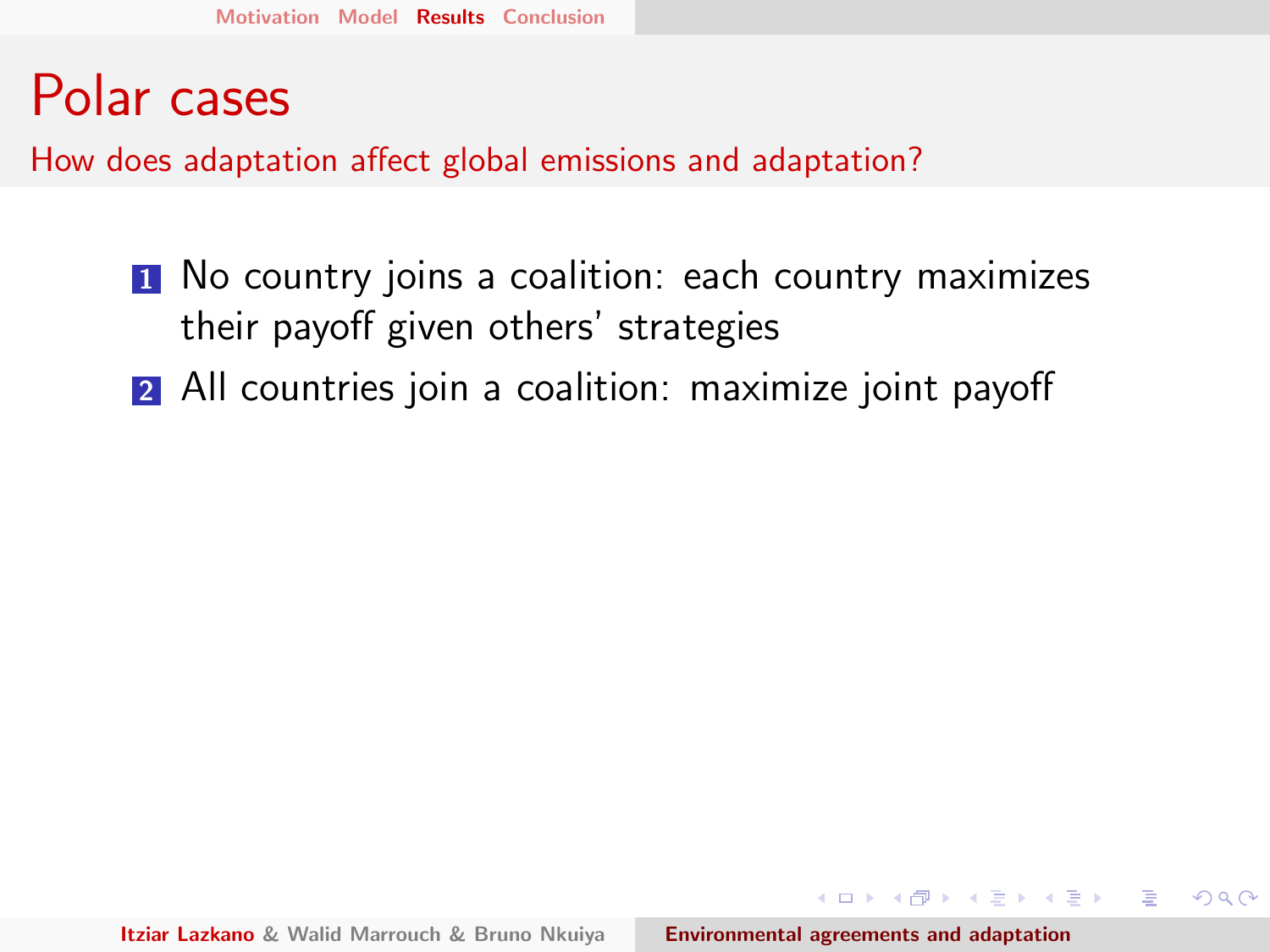## Polar cases

**Results** 

**1** Strategic relationship between emissions and adaptation

- Strategic complements without carbon leakage
- Strategic complements/substitutes with carbon leakage
- **2** With leakage more adaptation with no cooperation

 $A \oplus B$  and  $A \oplus B$  and  $A \oplus B$  and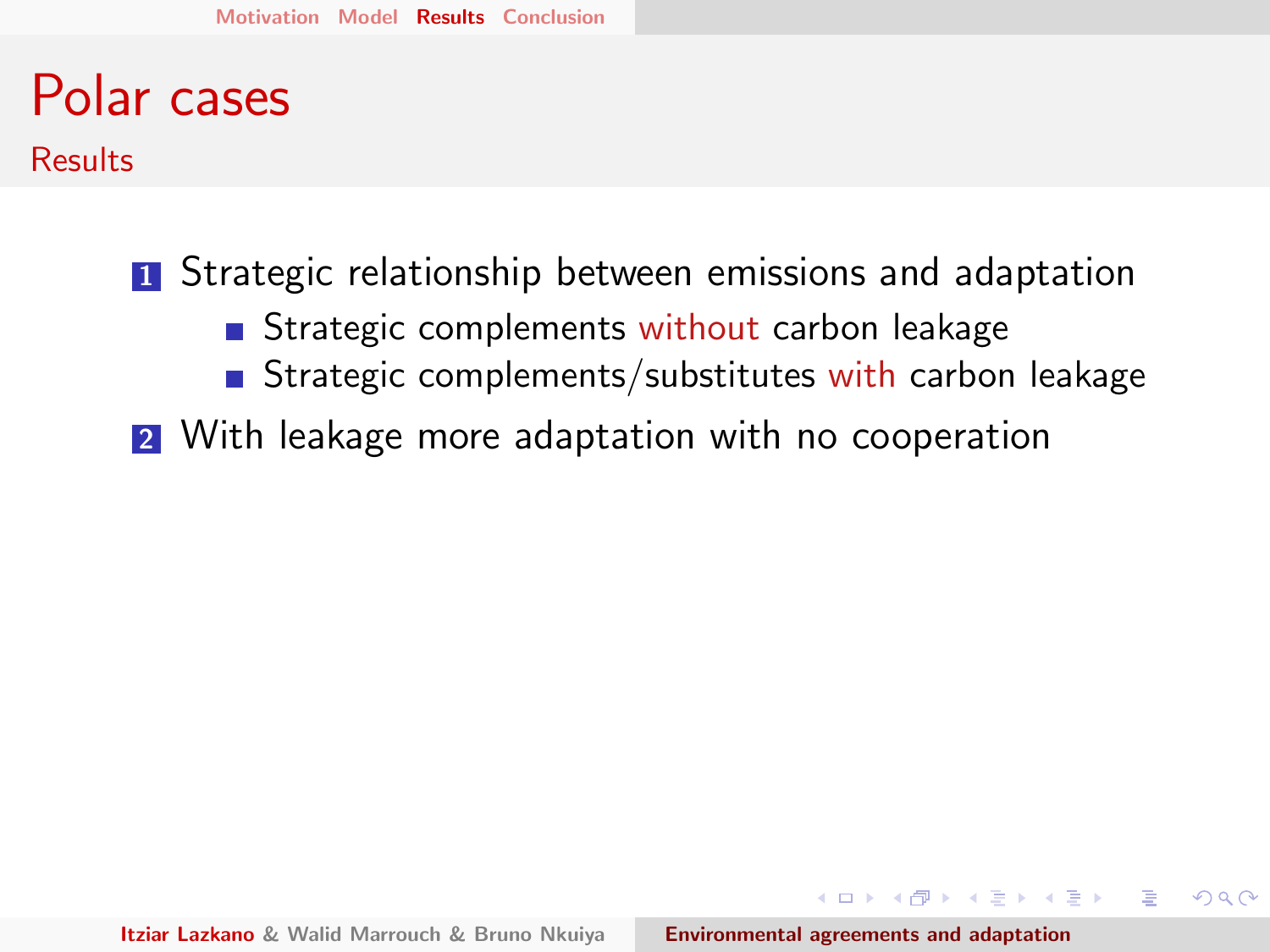## Coalition formation and stability

How does adaptation affect the incentives to form a coalition?

#### **1** Two stage game:

- Stage 1: decide whether to sign emissions agreement
- Stage 2: decide joint emissions & country adaptation
- **2** Coalition stability:
	- Find number of countries that satisfies:
		- Internal stability: signatory country wants to stay in coalition
		- External stability: non-signatory country wants to stay out of coalition

 $(0,1)$   $(0,1)$   $(0,1)$   $(1,1)$   $(1,1)$   $(1,1)$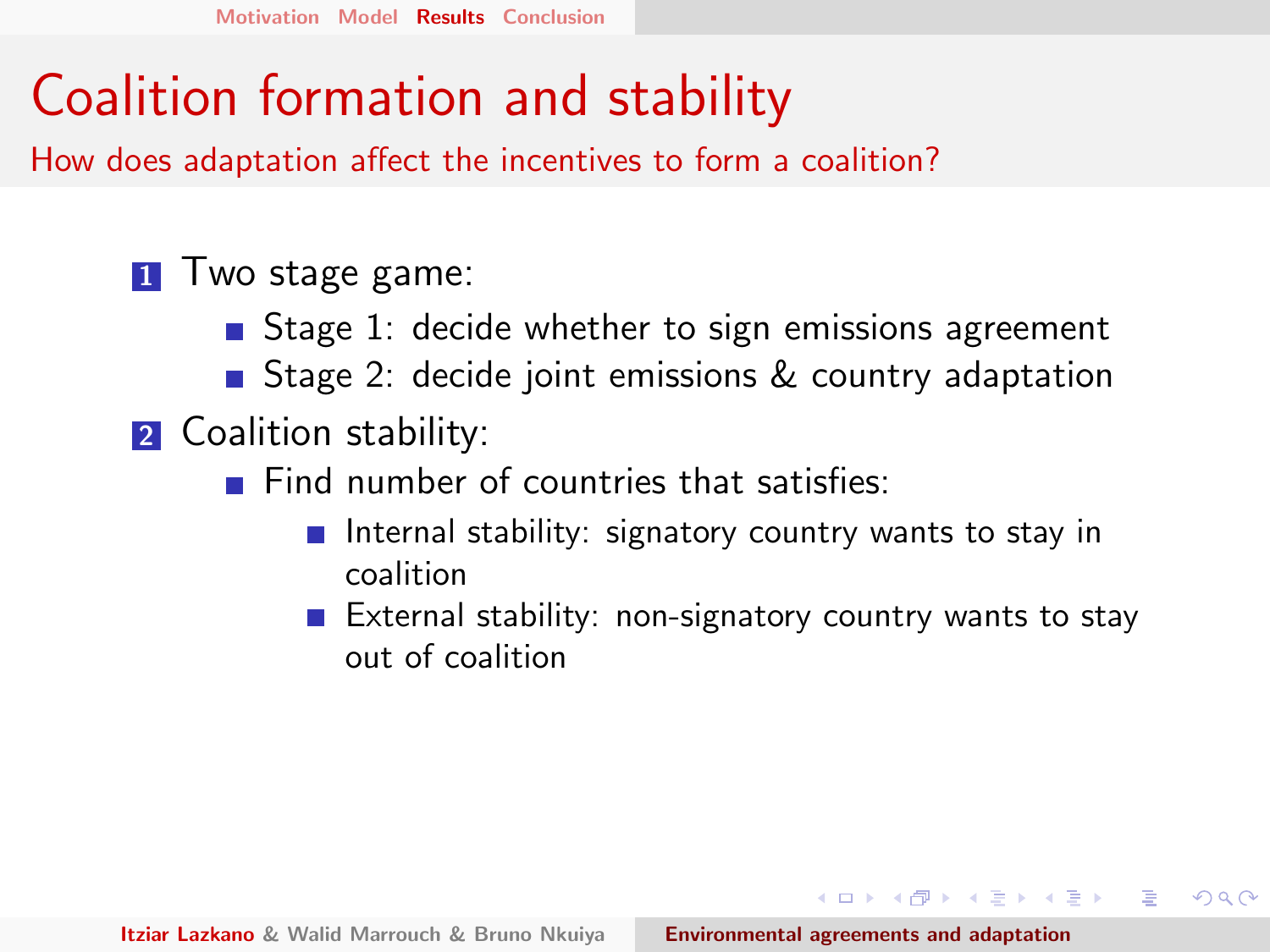### Numerical exercise

Numerical values:

| Countries low cost of adap  | 50    |
|-----------------------------|-------|
| Countries high cost of adap | 50    |
| Adaptation cost L           | 44.5  |
| Adaptation cost H           | 45    |
| Marginal damage E           | 0.029 |
| $\alpha$                    |       |
|                             | 223   |
|                             |       |

Results are robust to other numerical values

**◆ロ→ ◆***団***→ ◆ミ→ → ミ**→

 $\equiv$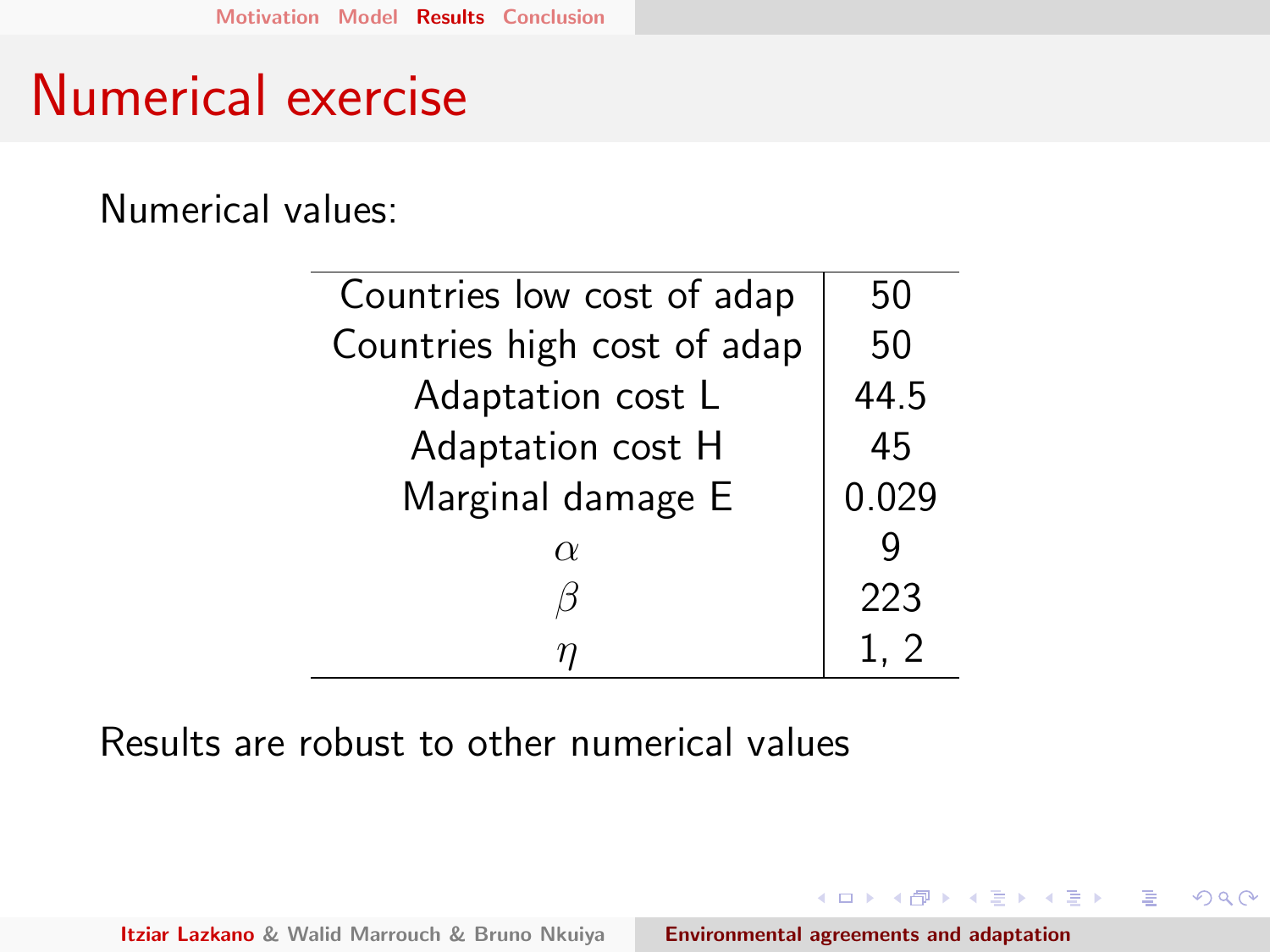No carbon leakage

| No adaptation | max 3 countries |  |
|---------------|-----------------|--|
| Adaptation    |                 |  |

Itziar Lazkano & Walid Marrouch & Bruno Nkuiya **[Environmental agreements and adaptation](#page-0-0)** 

イロメ イ部メ イヨメ イヨメー

 $\equiv$ 

 $298$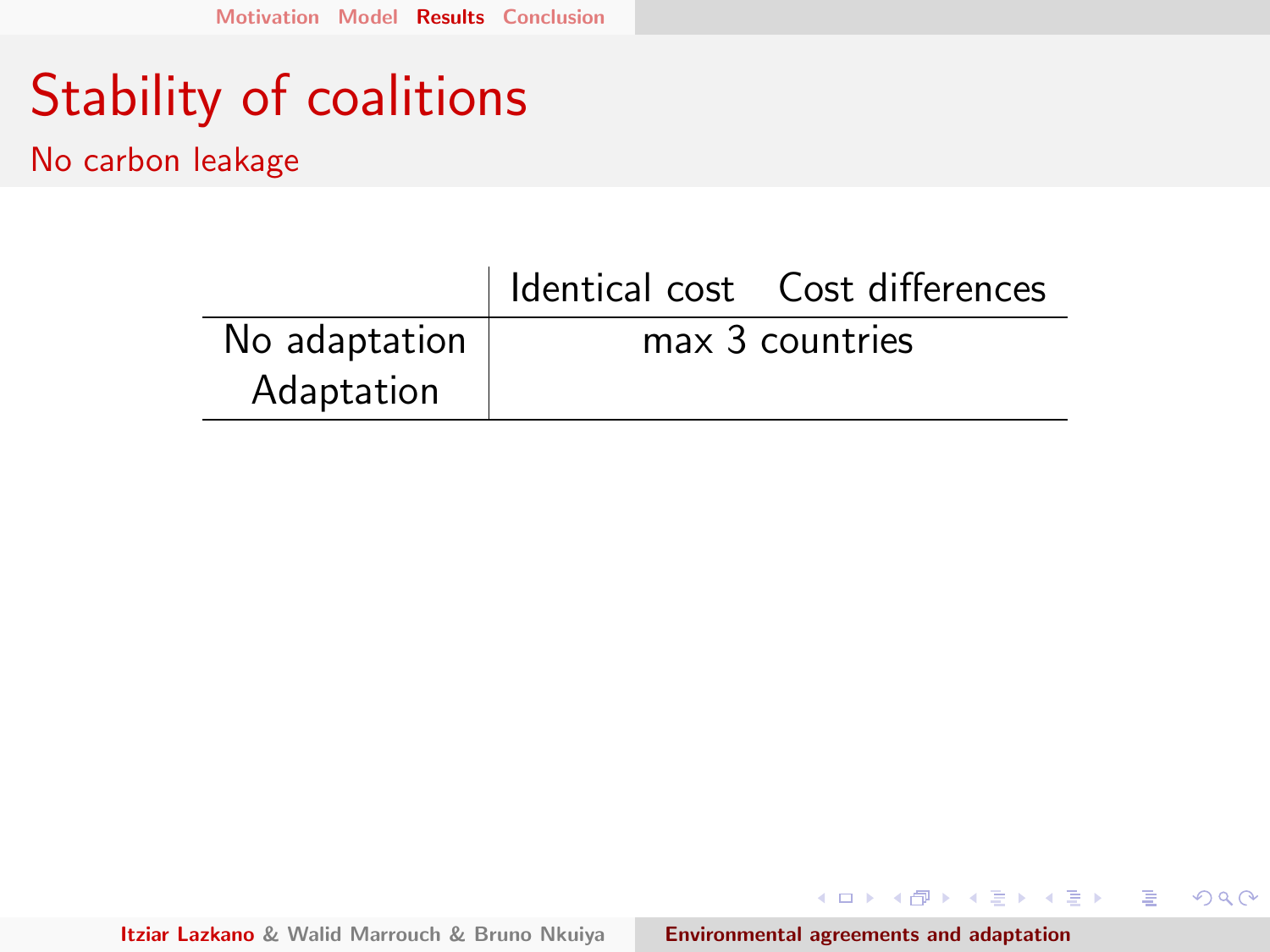No carbon leakage

|               |                              | Identical cost Cost differences |
|---------------|------------------------------|---------------------------------|
| No adaptation |                              | max 3 countries                 |
|               | Adaptation   max 3 countries |                                 |

Result: Puzzle of small coalition remains

■ The maximum number of countries that can join coalition unchanged

イロト イ団 トイ ミト イヨト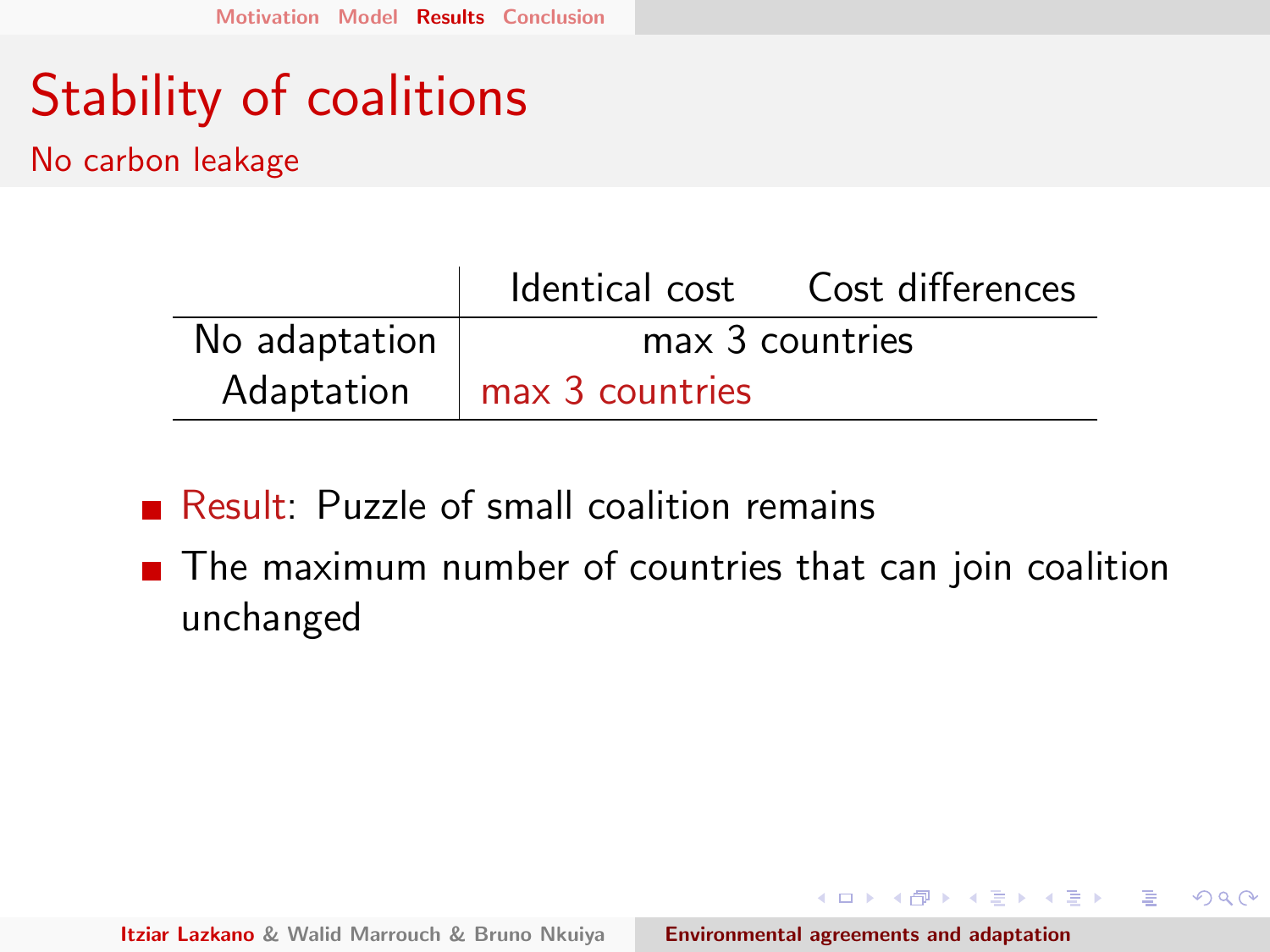No carbon leakage

|               |                                                        | Identical cost Cost differences |
|---------------|--------------------------------------------------------|---------------------------------|
| No adaptation |                                                        | max 3 countries                 |
|               | Adaptation $\parallel$ max 3 countries max 2 countries |                                 |

Result: Puzzle of small coalition remains and cost heterogeneity discourages coalition formation

Gost differences reduce the incentives to join coalition because the net marginal cost of polluting is larger

 $(0,1)$   $(0,1)$   $(0,1)$   $(1,1)$   $(1,1)$   $(1,1)$ 

へのへ

■ Coalition members emissions are the same, yet incentives to leave the coalition increase due to differences in adaptation costs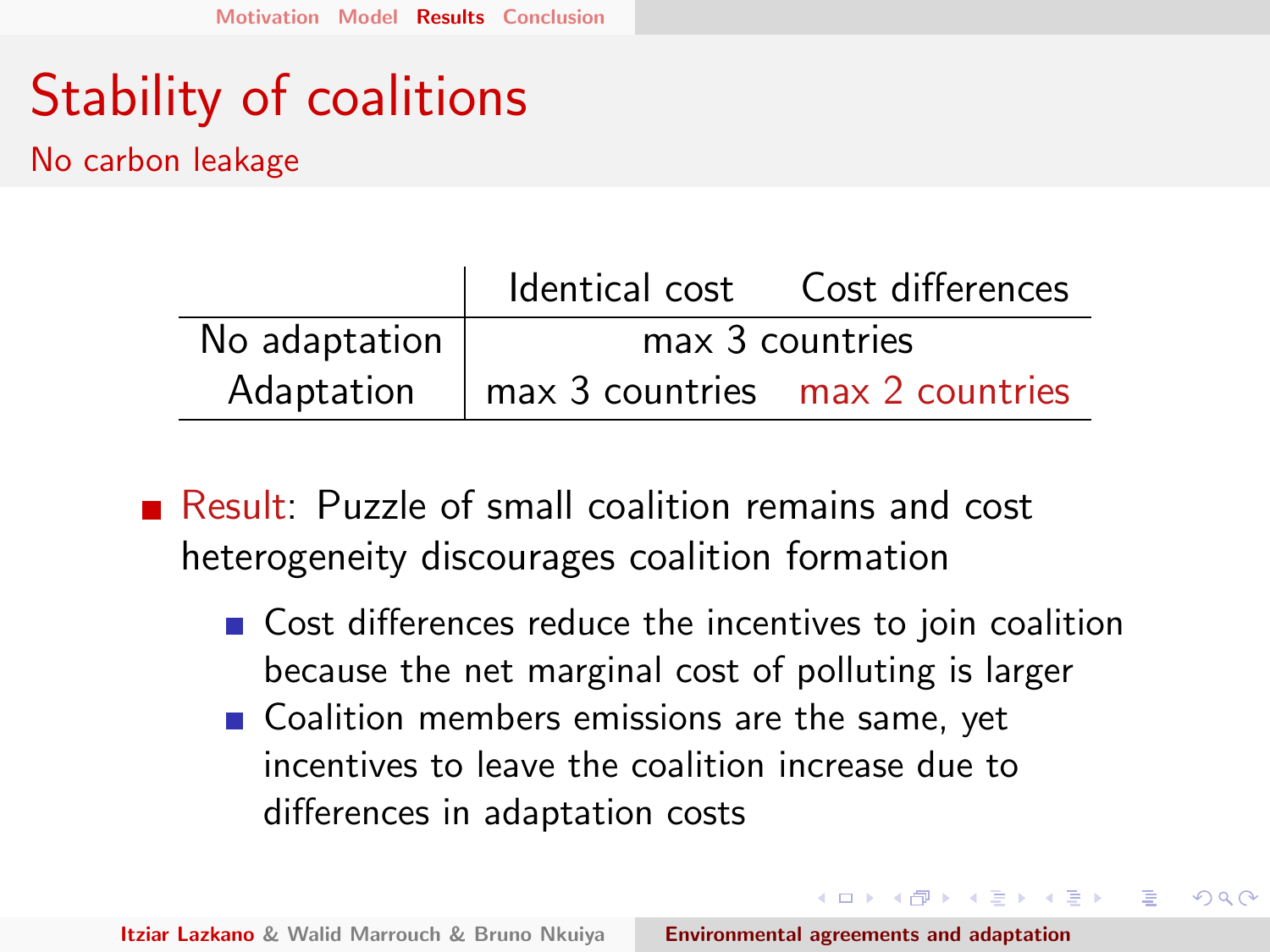# So What? Policy implications

Cancún adaptation fund

Policies directed at reducing heterogeneity among countries might also affect the success of IEAs

- $\blacksquare$  For example: Cancún adaptation fund
- **Aims at reducing cost heterogeneity in adaptation among** developed and developing countries

マーター マーティング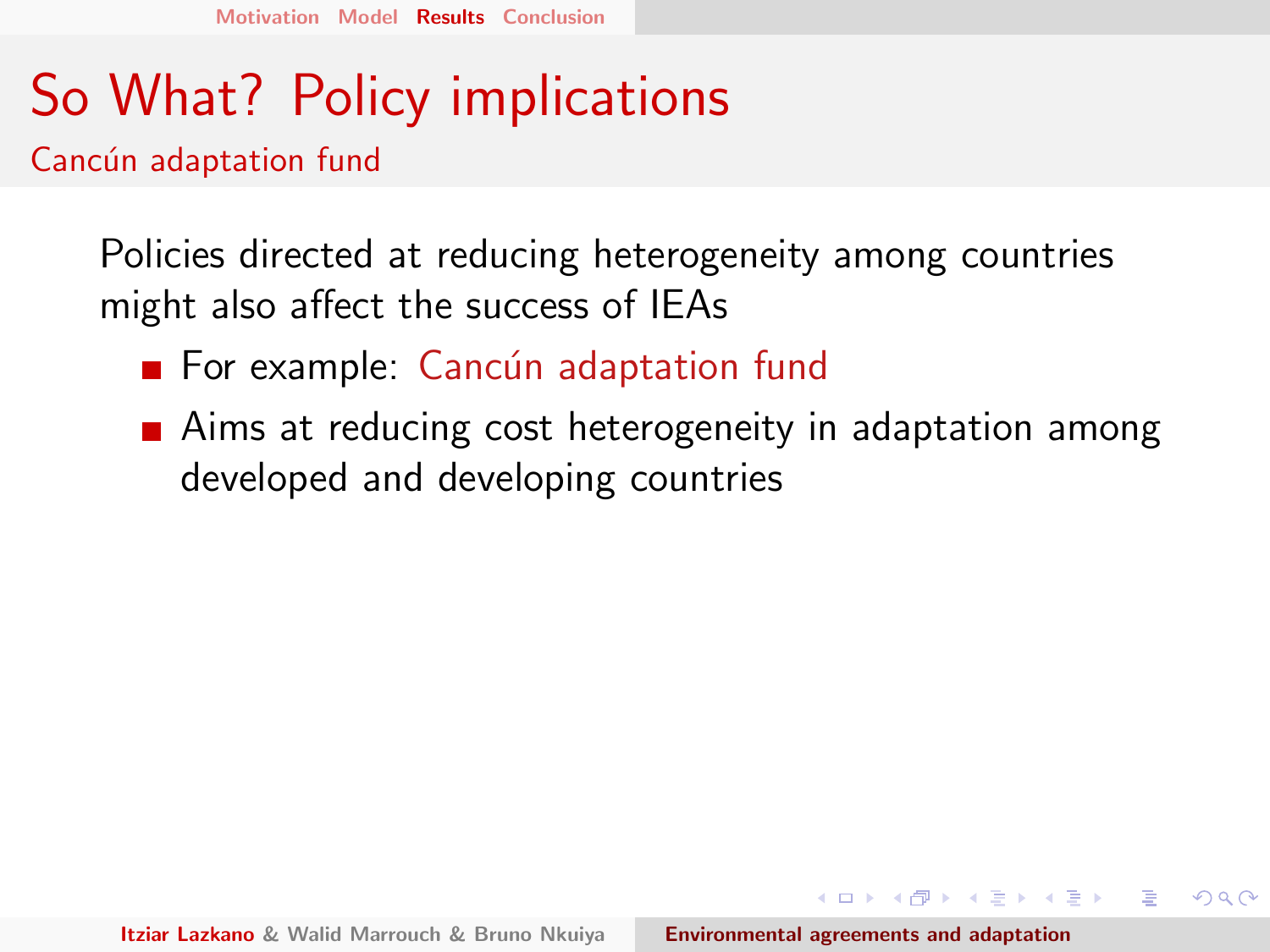Carbon leakage

|               | I Identical cost Cost differences |
|---------------|-----------------------------------|
| No adaptation | max 2 countries                   |
| Adaptation    |                                   |

Itziar Lazkano & Walid Marrouch & Bruno Nkuiya **[Environmental agreements and adaptation](#page-0-0)** 

イロメ イ部メ イヨメ イヨメー

重

 $298$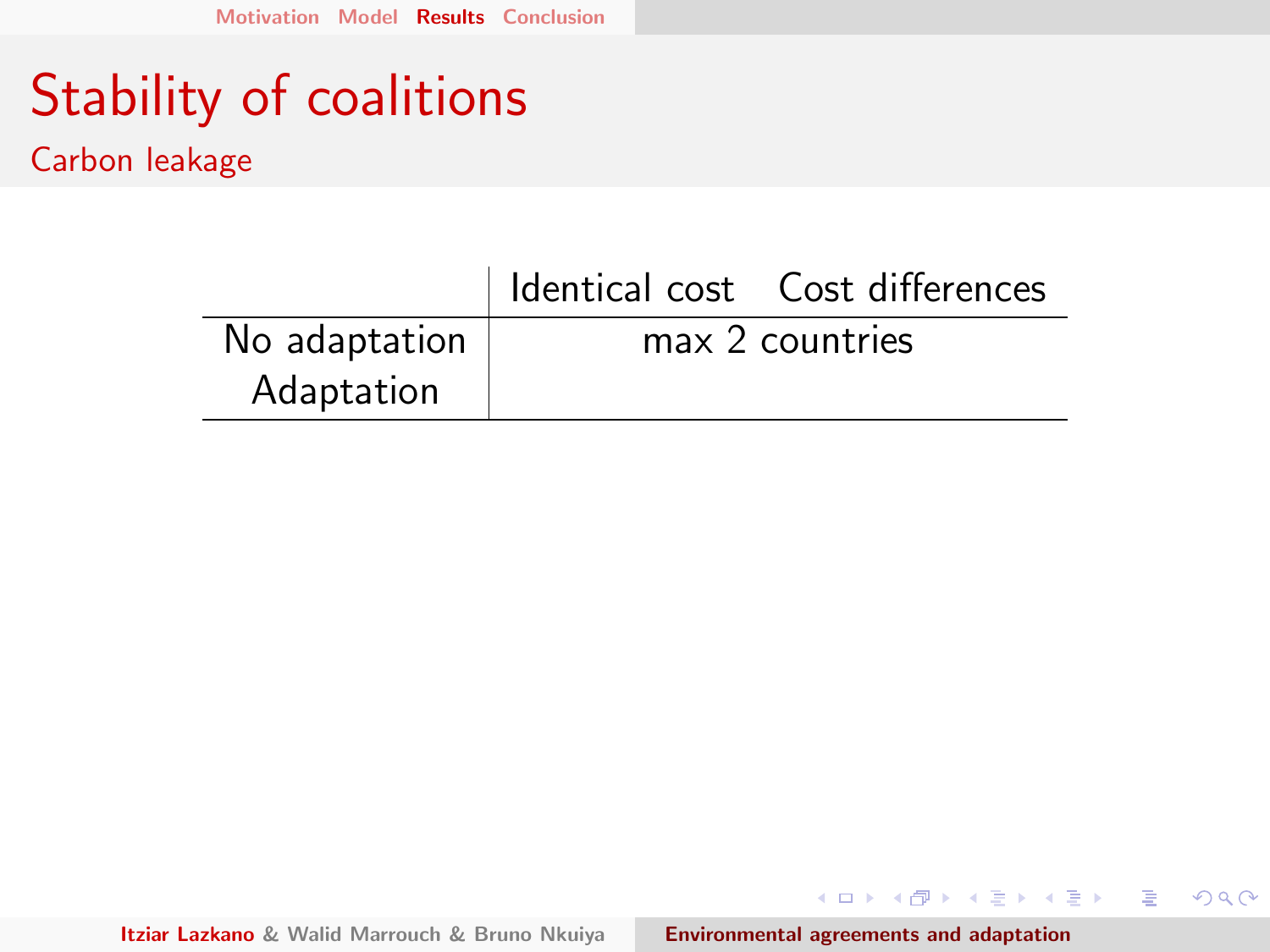Carbon leakage

|               | Identical cost    Cost differences |
|---------------|------------------------------------|
| No adaptation | max 2 countries                    |
|               | Adaptation   breaks puzzle         |

Result: Puzzle of small coalitions breaks with adaptation

■ Adaptation increases incentives to join coalition because the net marginal cost of polluting is lower

a mills

 $\overline{A}$   $\overline{B}$   $\rightarrow$   $\overline{A}$   $\overline{B}$   $\rightarrow$   $\overline{A}$   $\overline{B}$   $\rightarrow$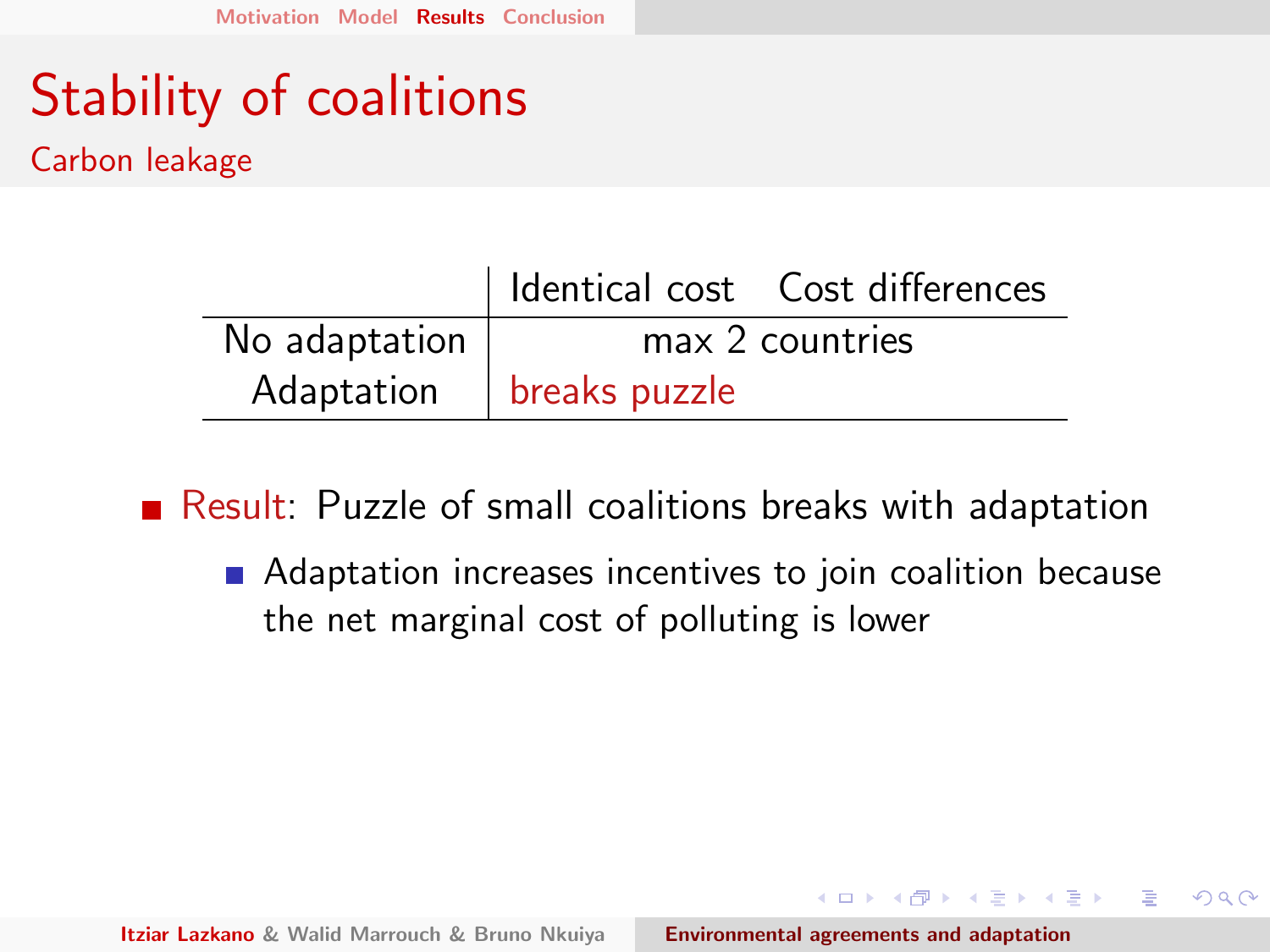Carbon leakage

|               | I Identical cost  Cost differences       |
|---------------|------------------------------------------|
| No adaptation | max 2 countries                          |
|               | Adaptation   breaks puzzle breaks puzzle |

Result: Cost heterogeneity could encourage coalition formation

■ Adaptation reduces incentives to free ride

イロメ イ部メ イヨメ イヨメー

 $\Omega$ 

重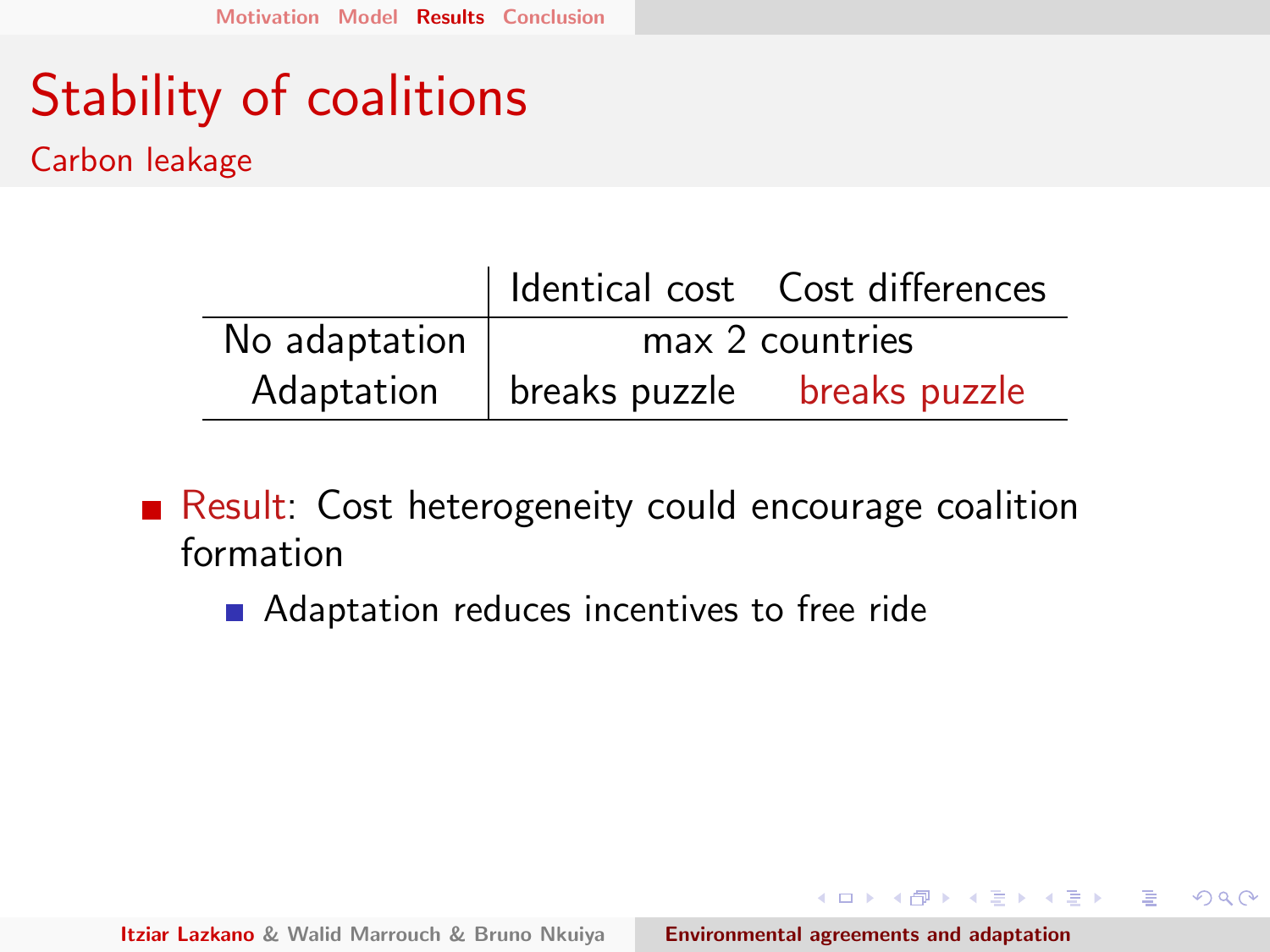Carbon leakage

|                           | dentical cost   | Cost differences                                                 |
|---------------------------|-----------------|------------------------------------------------------------------|
| No adaptation $\parallel$ | max 2 countries |                                                                  |
|                           |                 | Adaptation $\parallel$ breaks puzzle possibility grand coalition |

- Result: Cost heterogeneity could encourage coalition formation
	- Grand coalition is a possible equilibrium outcome, even with heterogeneity in the cost of adaptation
	- Result is sensitive to the marginal benefit of emissions; low marginal benefit, grand coalition while large marginal benefit, no incentives to join coalition

イロメ イ部メ イヨメ イヨメー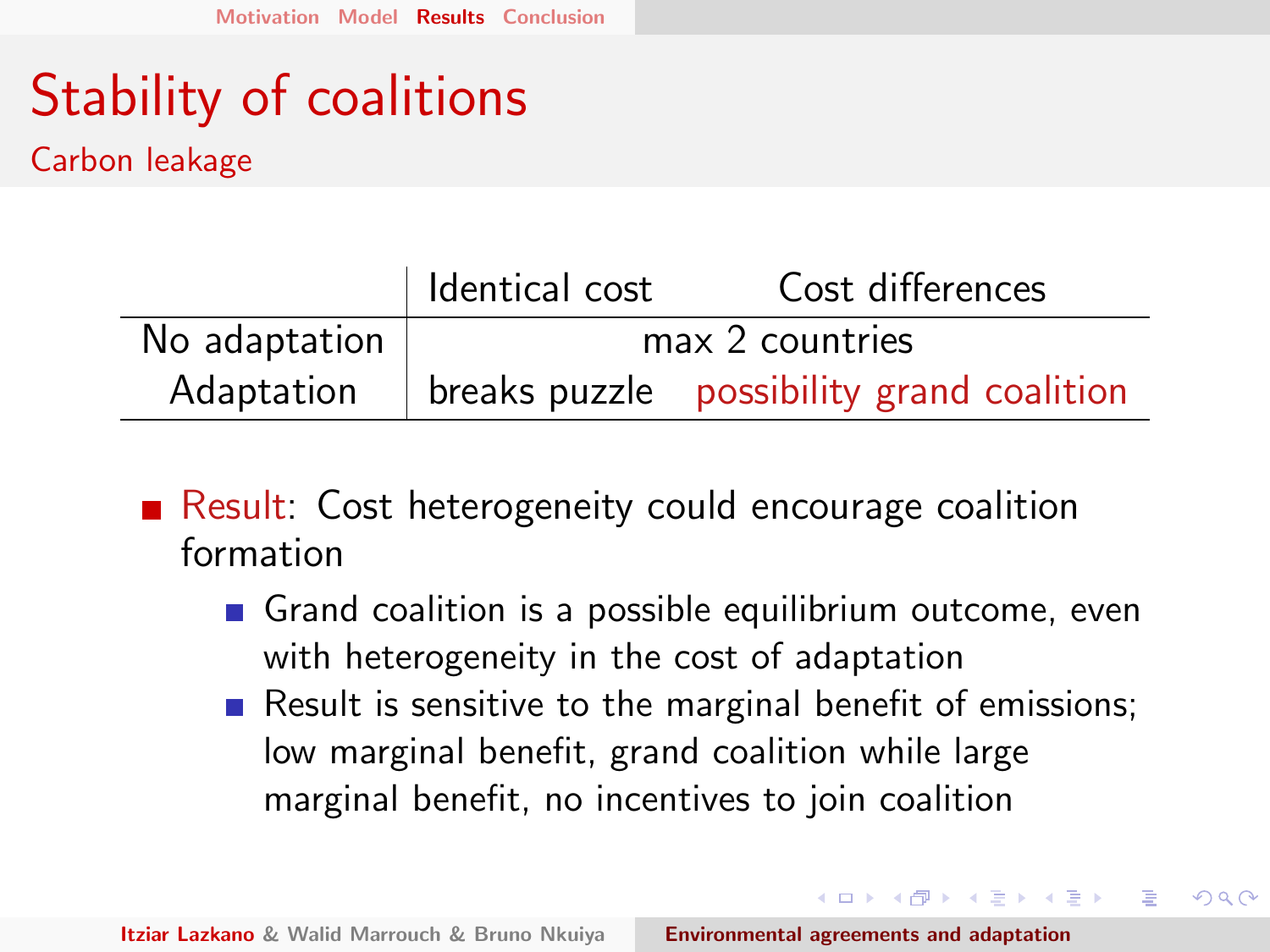# So What? Policy implications

Cancún adaptation fund

Policies directed at reducing heterogeneity among countries might also affect the failure of IEAs

- $\blacksquare$  Cancún adaptation fund aims at reducing cost heterogeneity in adaptation among developed and developing countries
	- As the fund grows, heterogeneity first reduces but might eventually increase

 $A \oplus B$  and  $A \oplus B$  and  $A \oplus B$  and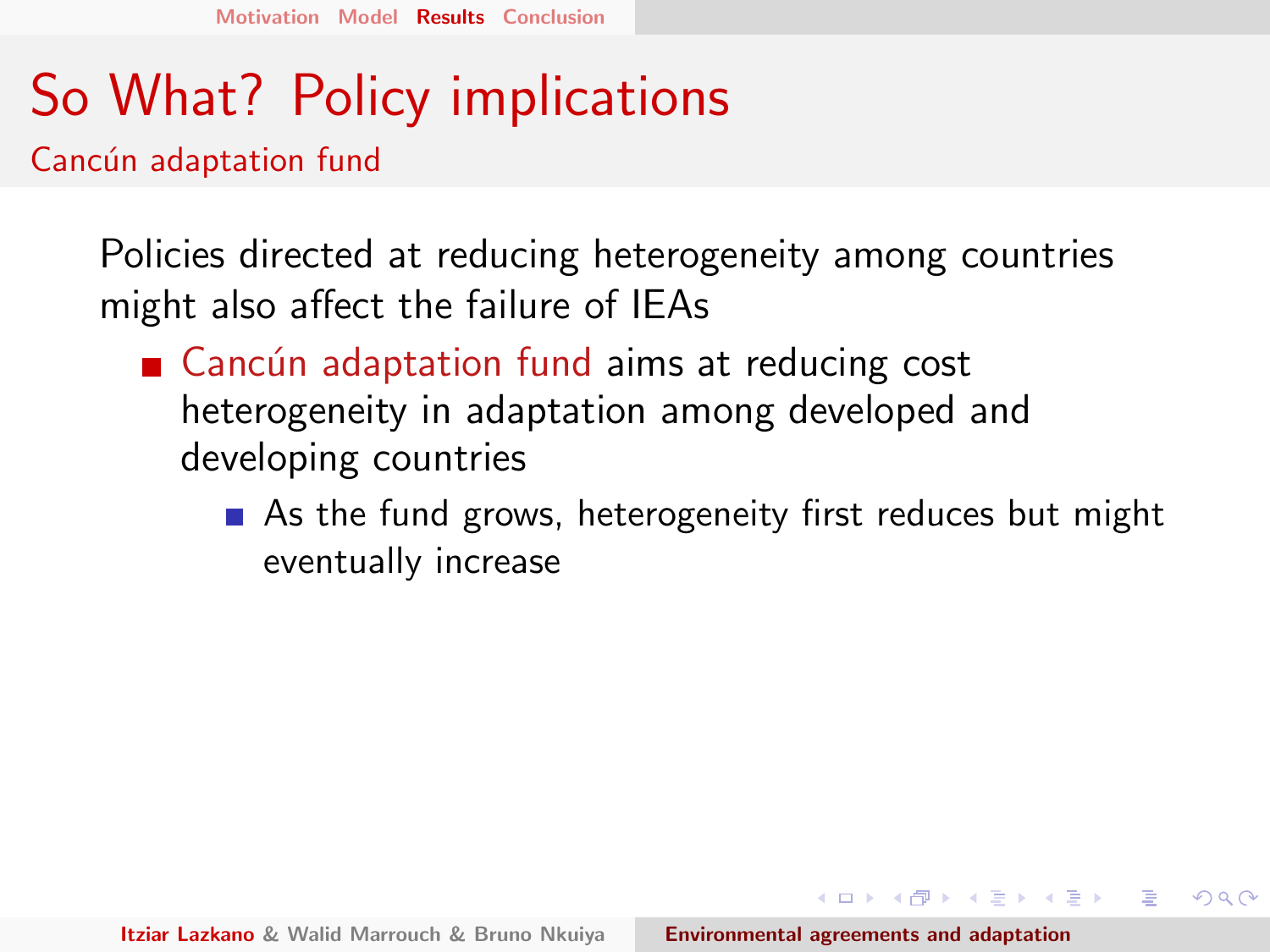## So What? Policy implications

Clean Development Mechanism

Policies directed at reducing heterogeneity among countries might also affect the failure of IEAs

■ Clean Development Mechanism aims at reducing heterogeneity in emissions abatement effort among developed and developing countries

マーター マーティング